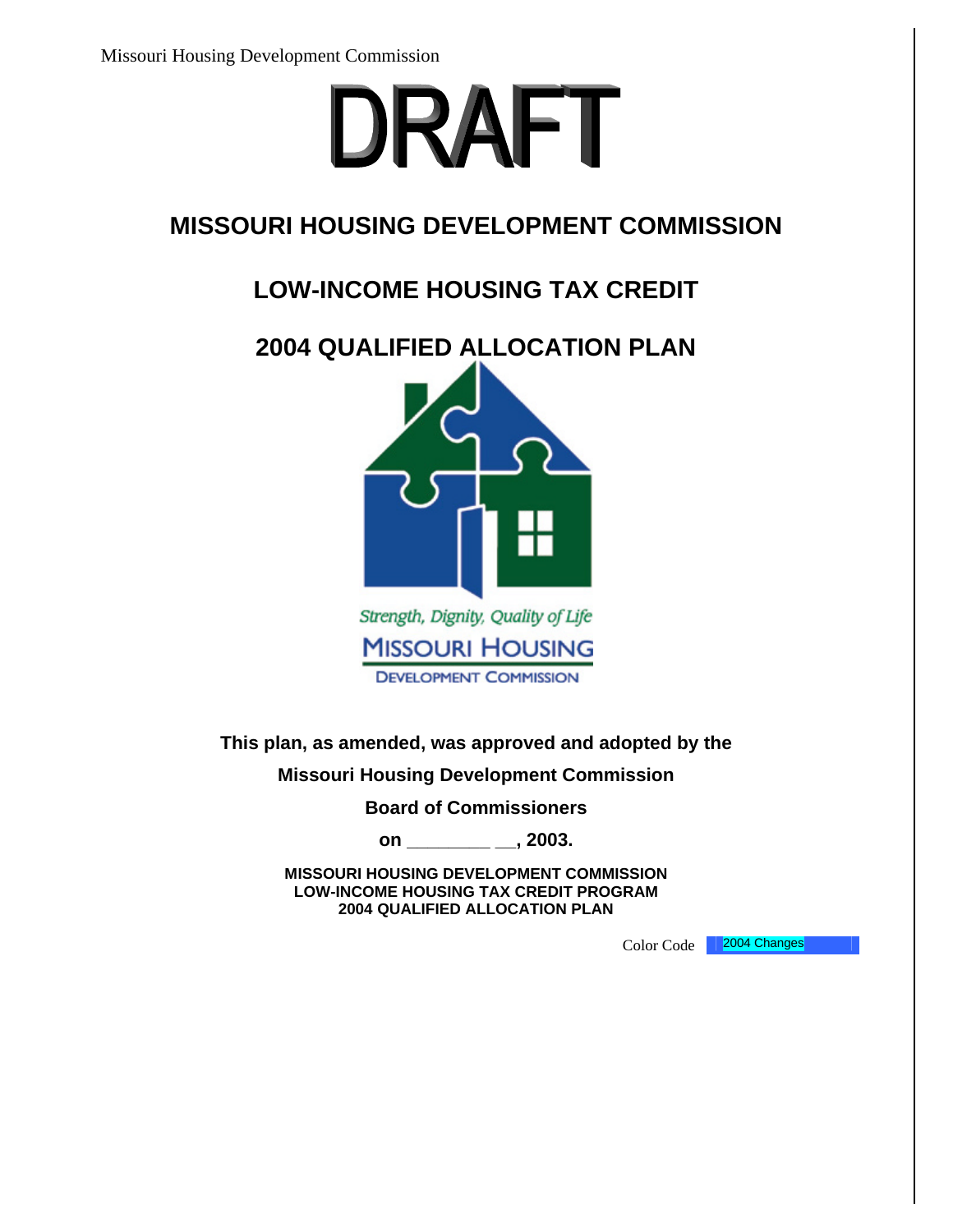|      |                                                                                                                                                                                                                                                                                                                                                                                                                                               | Page                                                                                       |
|------|-----------------------------------------------------------------------------------------------------------------------------------------------------------------------------------------------------------------------------------------------------------------------------------------------------------------------------------------------------------------------------------------------------------------------------------------------|--------------------------------------------------------------------------------------------|
| Ъ.   | <b>General Program Information</b><br>Purpose and Goals<br>А.<br>В.<br><b>Amount of Credit Available</b><br>C.<br><b>Maximum Credit Award</b><br>D.<br><b>Eligibility Cycle Information</b>                                                                                                                                                                                                                                                   | 1<br>1<br>$\overline{2}$<br>2                                                              |
| Ш.   | <b>Conditional Reservation Process</b><br>А.<br>Set-Asides<br>В.<br><b>Threshold Review</b><br>$C_{-}$<br><b>Jurisdiction Notice</b><br>D.<br><b>Evaluation Factors</b><br>Е.<br><b>Development Standards</b><br>F.<br><b>Underwriting Standards</b><br>G.<br><b>Minimum Underwriting Assumptions</b><br>Η.<br>Determination of Tax Credit Amount<br><b>Award of Conditional Reservation</b><br>L.<br>J.<br><b>Revocation of Reservations</b> | 2<br>3<br>$\overline{7}$<br>$\overline{7}$<br>9<br>10<br>11<br>11<br>12 <sub>2</sub><br>12 |
| III. | <b>Carryover Allocations</b><br>Code Requirements for Carryover Allocation<br>А.<br>В.<br><b>MHDC Requirements for Carryover Allocation</b><br>C.<br><b>Carryover Allocation Agreement</b><br>D.<br>Recapture of Carryover Allocations                                                                                                                                                                                                        | 12<br>13<br>14<br>14                                                                       |
| IV.  | <b>Final Allocations</b><br><b>MHDC Requirements for Final Allocations</b><br>А.<br>В.<br><b>Cost Certification Information</b><br>C.<br><b>Land Use Restriction Agreement</b><br>D.<br><b>Issuance of IRS Form 8609</b>                                                                                                                                                                                                                      | 14<br>15<br>15<br>15                                                                       |
| ۷.   | Developments Financed with Tax-Exempt Bonds                                                                                                                                                                                                                                                                                                                                                                                                   | 16                                                                                         |
| VI.  | <b>Owner Elections</b><br>Applicable Credit Percentage<br>А.<br><b>Gross Rent Floor</b><br>В.<br>C.<br><b>Credit Period</b>                                                                                                                                                                                                                                                                                                                   | 17<br>17<br>17<br>17                                                                       |
| VII. | Use of HOME or NAHASDA Funds                                                                                                                                                                                                                                                                                                                                                                                                                  |                                                                                            |
|      | <b>VIII.</b> Subsidy Layering Review                                                                                                                                                                                                                                                                                                                                                                                                          | 18                                                                                         |
| IX.  | Fees<br>А.<br><b>Application Fee</b><br>В.<br><b>Reservation Fee</b><br>C.<br><b>Allocation Fee</b><br>Recording Charge<br>D.<br>Е.<br><b>Compliance Monitoring Fee</b><br>F.<br>Developments Financed with Tax-Exempt Bonds                                                                                                                                                                                                                  | 18<br>18<br>18<br>19<br>19<br>19                                                           |
| Х.   | Section 42 Compliance Monitoring                                                                                                                                                                                                                                                                                                                                                                                                              | 19                                                                                         |
| XI.  | Miscellaneous<br><b>Status Reporting</b><br>А.<br>В.<br>Changes to Development<br>C.<br>Transfers of Reservations and Carryover Allocations<br>D.<br><b>Additional Credits</b><br>Е.<br>Administration of Plan<br>F.<br>Amendments to the Plan<br>G.<br><b>MHDC Discretionary Authority</b><br>Η.<br><b>Other Conditions</b>                                                                                                                  | 19<br>19<br>19<br>20<br>20<br>20<br>20<br>20                                               |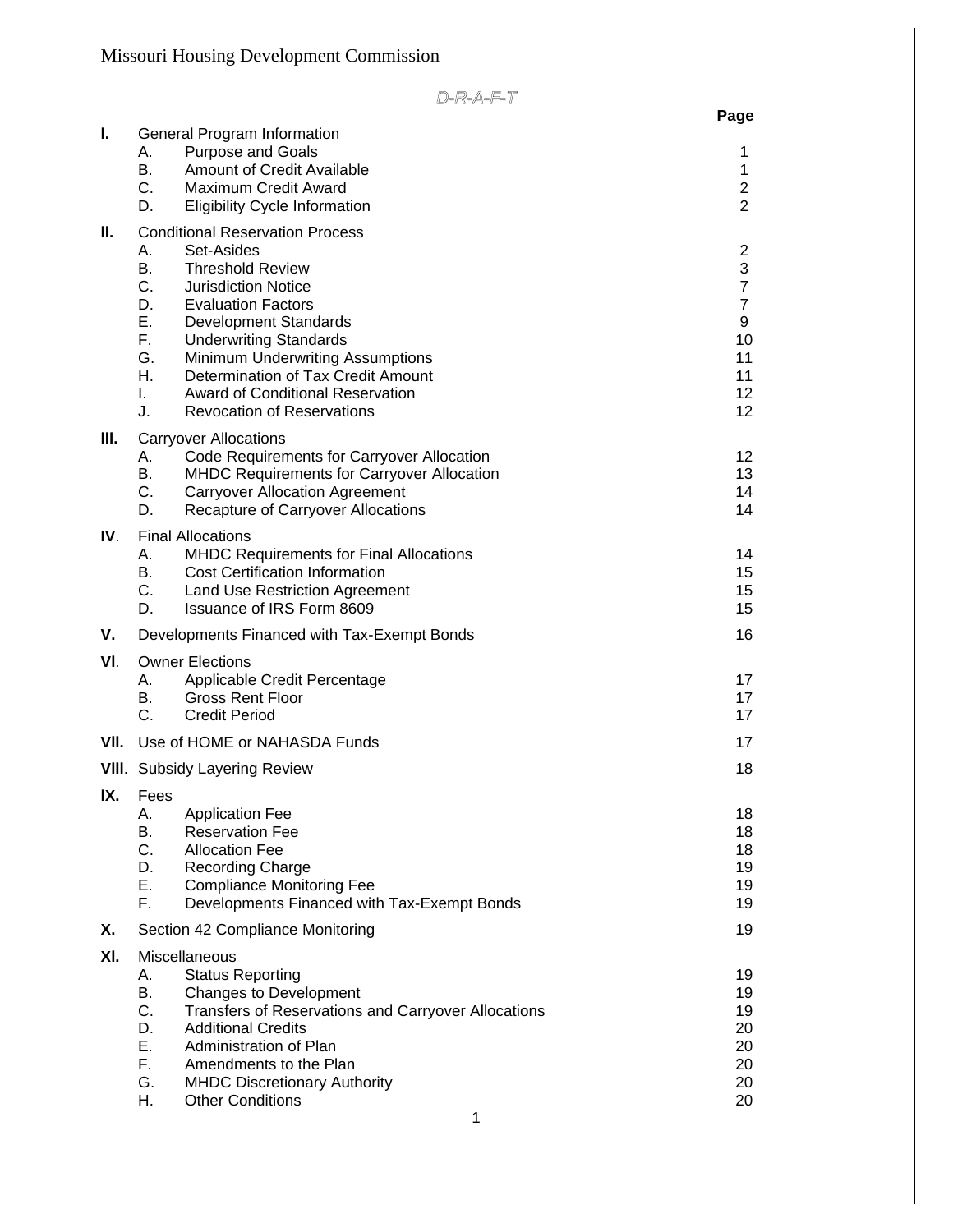### **I. GENERAL PROGRAM INFORMATION**

#### **A. Purpose and Goals**

The Missouri Housing Development Commission ("MHDC" or the "Commission") has been designated by the Governor of the State of Missouri (the "State") as the Housing Credit Agency for the State. This designation gives MHDC the responsibility of administering the Federal Low Income Housing Tax Credit Program ("LIHTC" or "Tax Credits") established by the Tax Reform Act of 1986 and codified as Section 42 of the Internal Revenue Code (the "Code"). The responsibilities of a Housing Credit Agency are defined in Section 42(m) of the Code, as amended.

One of the statutory duties of the Housing Credit Agency is to prepare a Qualified Allocation Plan (the "Plan"). The purpose of this Plan is to set forth the process that MHDC will use to administer the LIHTC program in Missouri.

MHDC's goal is to use the federal tax credits allotted under Section 42 of the Internal Revenue Code of 1986, as amended (the "Code"), and state tax credits under Section 135.350 et seq.of Chapter 135 of the Missouri Revised Statutes (the "State Tax Relief Act"), to the maximum extent possible, as an additional financial incentive for the creation and maintenance of rental housing units for low and very low-income households in the State. The specific goals are as follows:

- 1 To create safe, decent and affordable rental units for households having the lowest incomes;
- 2. To maintain the affordability of the rental units for the longest period of time possible;
- 3. To assist in the provision of financially viable, market appropriate housing in the areas of greatest housing need in the State;
- 4. To assist in the provision of quality housing at a reasonable cost to meet a variety of needs, including family, elderly and special need populations;
- 5. To provide opportunities to a variety of qualified sponsors, both for-profit and non-profit, and for a variety of housing development sizes;
- 6. To allocate only the amount of credit that MHDC determines to be necessary for the financial feasibility of a development and its viability as a qualified low-income housing development throughout the credit period;
- 7. To allocate tax credits to rental housing developments which provide the greatest overall public benefits; and
- 8. To allocate tax credits to as many rental housing developments as possible, considering the cost, size, location, and the income-mix of proposals.

#### **B. Amount of Credit Available**

The amount of annual Tax Credits allotted by the federal government to each state is determined by the state's population ("per capita credits"). The amount of 2004 "per capita" credit for the State is approximately \$9,900,000. The annual amount of state tax credit is equal to the amount of federal credits.

The total amount of federal tax credits available for allocation in any one year is the sum of the following components ("housing credit ceiling"):

- 1. **Per capita credits**.
- 2. **Carry forward credits** Should MHDC be unable to allocate all allotted credits in any one year, the unused credits will be carried forward for allocation in the succeeding year.
- 3. **Returned credits** Credits that are returned from developments that received an allocation in previous years may be made available for allocation in the year the credits are returned or the succeeding year if returned after September 30th.
- 4. **National pool credits** If MHDC is able to allocate the entire amount of federal credits available in any one year, the State is then eligible to receive additional credits from a pool of credits returned unused by other states.

The state tax credits are also available for allocation as a result of the State Tax Relief Act. The legislation provides that any development that is eligible for an allocation of the federal tax credit is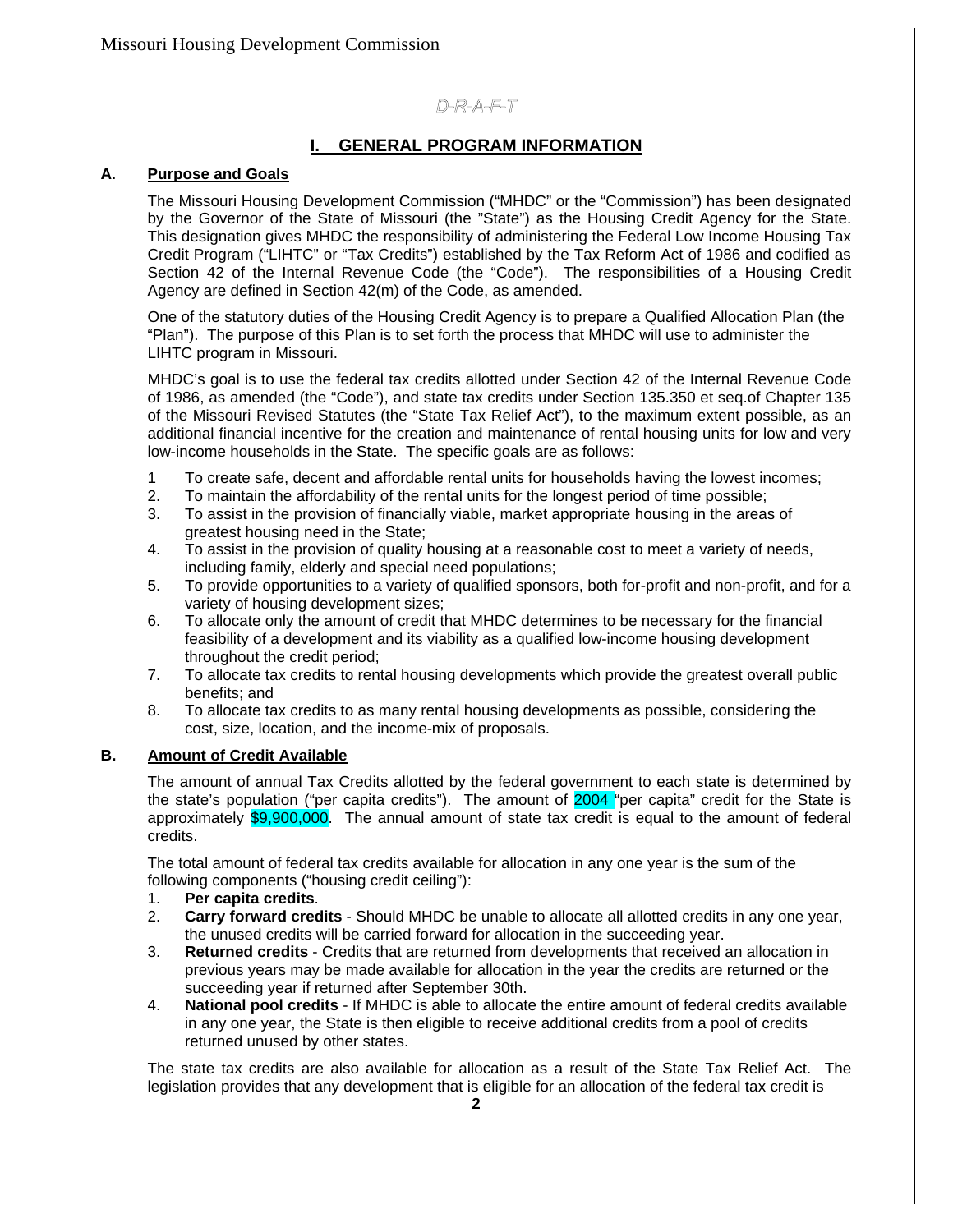also eligible for an allocation of the state tax credit. Therefore, the contents of this Plan, except where otherwise noted, also apply to the allocation of state tax credits.

Tax-exempt private activity bond financed developments are eligible for federal and state tax credits without having to compete for an award from MHDC's annual housing credit ceiling. **However, these developments are subject to review by MHDC and are required by Section 42(m)(1)(D) of the** 

**Code to satisfy the requirements for an allocation of federal credits under this Plan. Such developments are also subject to MHDC's compliance monitoring requirements**.

### **C. Maximum Credit Award**

The maximum amount of annual federal or state tax credits that may be awarded to any individual project is \$700,000. MHDC, in its sole discretion, may make exceptions on a case-by-case basis.

Tax exempt bond financed projects receiving allocations outside the housing credit ceiling cap will not be limited in the amount of federal tax credits awarded. However, any individual development is limited to \$600,000 in annual State tax credits. The Commission, in its sole discretion, may make exceptions on a case-by-case basis.

#### **D. Eligibility Cycle Information**

Applicants wishing to receive credits from MHDC's annual housing credit ceiling must submit an application in accordance with the requirements of this Plan. MHDC will hold one eligibility cycle per allocation year. The eligibility cycle information for the 2004 allocation year is as follows:

A Notice of Funding Available (the "NOFA") will be published in August 2003 following the MHDC Commissioner's formal approval of the 2004 Plan and the proposed NOFA.

Application Submission Deadline – All applications **must** be physically received (no e-mails) in the Kansas City office of MHDC (3435 Broadway, Kansas City, MO 64111) **no later than 4 P.M. Central Time, October 28, 2003. Any applications received after that time will not be considered and will be returned to the applicant.**

Commission Selection of Applications – Selections of proposals to receive tax credits from the 2004 housing credit ceiling will be made at the Commission Meeting in January 2004, unless changed by the Commission. This date may be changed without notice.

### **Il. CONDITIONAL RESERVATION PROCESS**

### **A. SET-ASIDES**

- **1. Qualified Non-Profit Organization** The Code requires that at least 10% of the annual housing credit ceiling be set-aside for projects involving a qualified non-profit organization. Section 42(h)(5)(C) of the Code defines a qualified non-profit organization as:
	- a. A 501(c)(3) or (c)(4) non-profit organization; and
	- b. Having an express purpose of fostering low-income housing; and
	- c. One that will own an interest in the development and materially participate in the development and operation of the development throughout the compliance period. Material participation is defined in Section 469(h) of the Code as "involved in the operations of the activity on a basis which is regular, continuous and substantial;" and
	- d. Is not affiliated with, nor controlled by, a for-profit organization.
- **2. Rural Development financed developments** 2% of the annual federal housing credit ceiling will be set-aside for projects financed by USDA/Rural Development. In the event the set-aside amount is not used, it will be returned to the general pool.
- **3. Disaster Area** Should any part of the state be officially declared a disaster area by the Governor, it may be necessary for MHDC to set aside a certain percentage of the annual federal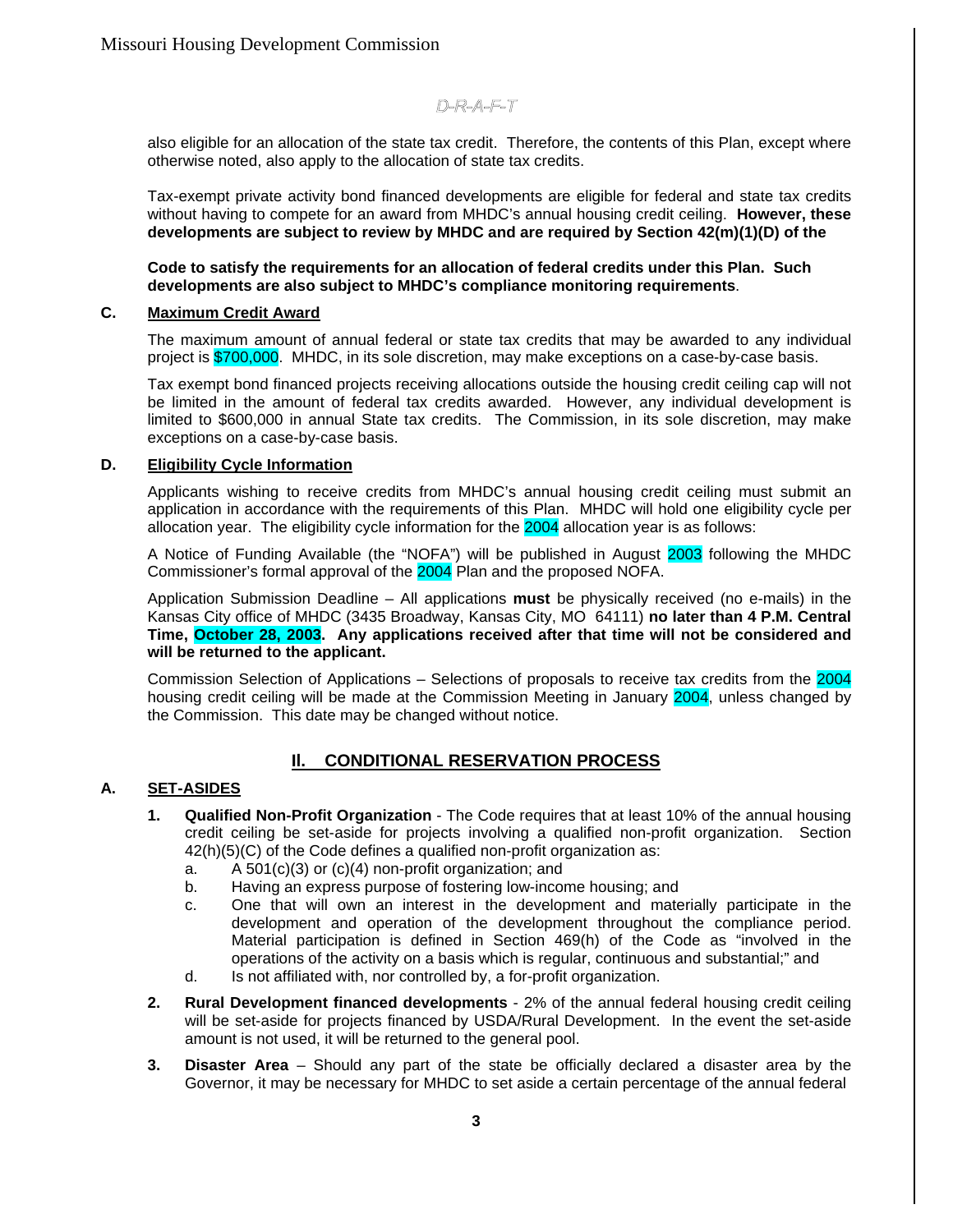housing credit ceiling or to give special consideration to a project that will assist in providing affordable housing to people affected by the disaster. This will be determined on a case-by-case basis by the Commission.

**4. Geographic** - As stated in the Purpose and Goals above, it is the Commission's objective to areas of greatest housing need in the State. An attempt will be made to distribute the tax credit across the State of Missouri on a population proportionate basis, with the state divided into the following areas:

| <b>SET-ASIDE</b><br><b>PERCENTAGE</b> | <b>GEOGRAPHIC AREA</b>                                                                                                                             |
|---------------------------------------|----------------------------------------------------------------------------------------------------------------------------------------------------|
| 36%                                   | St. Louis Metro [Franklin, Jefferson, Lincoln, St. Charles, St. Louis City, St. Louis, Sullivan<br>City (of Crawford County) and Warren Counties.] |
| <b>20%</b>                            | <b>Kansas City</b> [Clay, Cass, Clinton, Jackson, Lafayette, Platte and Ray Counties]                                                              |
| 44%                                   | <b>Balance of State</b> (All other counties)                                                                                                       |

#### **The Commission reserves the right to classify specific developments as serving "Special Needs Areas", which could allow for funding of said development(s) without regard to the targeted geographic set-aside.**

Any development approved by the Commission "subject to credit availability," will be funded if sufficient credits become available.

#### **B. Threshold Review**

MHDC has established criteria that must be met in order for the application to be considered for the competitive review stage. **Any application that fails to meet any one of the threshold criteria will be rejected. Please refer to the Checklist and Program Guidelines for complete details of the threshold criteria that must be met.**

The threshold review is a basic review of the application to determine that it (1) is complete; (2) includes all necessary forms and supporting evidence; (3) includes required fees; and (4) meets minimum code requirements.

The threshold criteria are as follows:

- **1. Complete, Organized Application** Applications must be submitted in a three-ring binder, and organized, using corresponding tabs, according to the checklist provided with the application. Applications must be complete, consistent and contain all supporting documentation. Applications that are incomplete, inconsistent, and/or illegible will be rejected.
- **2. 15 Year Pro forma** A detailed 15 year pro forma operating budget must be included as part of the application.
- **3. Program Compliance** Any owner or general partner that is involved with a Section 42 project that is currently in noncompliance due to site audits or the failure to comply with owner's reporting requirements will be denied participation in the eligibility cycle. In addition, any owner that is not in compliance or good standing with any other MHDC program will be similarly denied participation.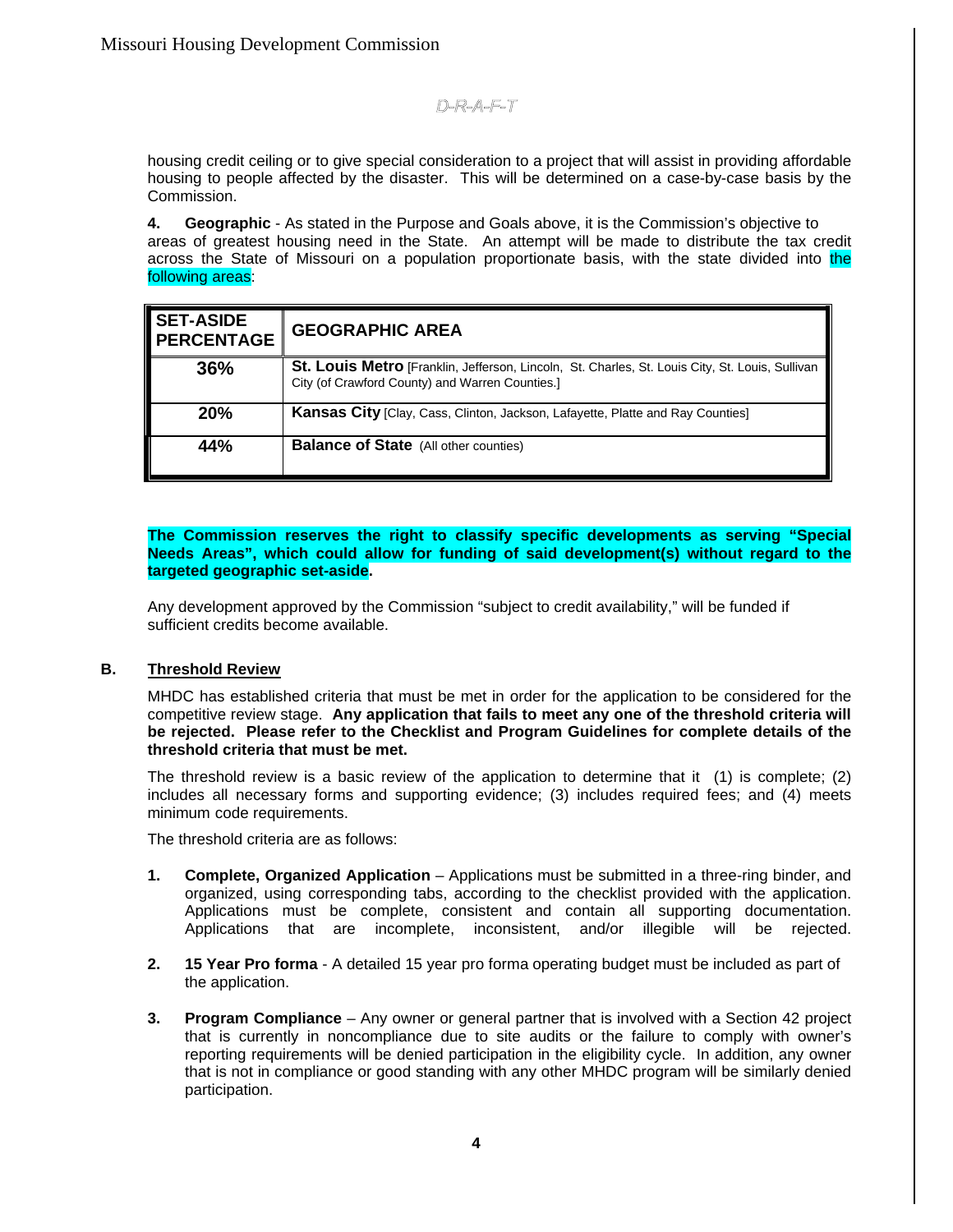- **4. Consistent with Section 42 Requirements** The proposal must meet all the requirements set forth in Section 42 of the Code, and all relevant U. S. Treasury regulations, notices and rulings.
- **5. Consistent with Fair Housing Requirements** The submitted proposal must meet all the requirements of The Fair Housing Act of 1968, as amended.
- **6. Internal Revenue Service Memorandum of Understanding** MHDC and the IRS may execute a Memorandum of Understanding ("MOU") to improve the administration of the LIHTC program. Under the terms of this MOU, all developers must complete IRS Form 8821 (Rev. 9- 98), Tax Information Authorization, as a condition of consideration for the allocation of LIHTC. An executed IRS Form 8821 must be included as part of the tax credit application. A copy of this form is included in the Developers' Packet.
- **7. Application Fee** The required nonrefundable application fee of \$1,500 (\$750 for non-profit sponsors) must accompany each application.
- **8. Development Narrative** Each application must contain a project narrative that summarizes the scope of the proposal and the roles of the development team. This narrative should include the following:
	- a. A description of the proposal, including its location(s), development type, unit mix and unit size.
	- b. Projected rents.
	- c. A description of need and the target market.
	- d. A description of special amenities and services.
	- e. A description of local support.
	- f. A summary of proposed construction and permanent financing.
	- g. Anticipated start and completion dates.
	- h. A discussion of the reasons why MHDC should consider the proposal.
- **9**. **Evidence of Site Control** Both the buyer and seller must evidence site control. All site options/contracts, as applicable, must be also valid at the time of selection by the Commission on or about January 31, 2004. The following may be used as evidence of site control:
	- a. Executed and recorded deed.
	- b. Executed purchase option agreement.
	- c. Executed purchase contract.
	- d. Executed long-term land lease or option on a long-term lease.
	- e. Title Commitment.
	- f. Other Commitments / agreements approved by staff.
- **10**. **Zoning** The applicant must demonstrate, by submission of a letter from the local government, that the zoning for each site on which the development will be located allows for the use(s) proposed by the applicant. In cases where the site is not yet zoned properly, MHDC may consider a site for which the local government has issued a letter endorsing the development and the specific zoning change necessary for the proposed development.
- **11**. **Local Needs** The project must address local housing needs and priorities, as documented in the state or local Consolidated Plan. A current certification of consistency from the appropriate local governmental entity must be included as part of the application.
- **12**. **Market Study** A complete and in-depth market study must be included as part of the application. A favorable statement of conclusions about the strength of the market for the proposed development does not operate to vest in an applicant or development any right to a reservation or an allocation of tax credits in any amount. The market study must:
	- a. Be prepared by an experienced market analyst, who is an independent third party, completely unaffiliated with the developer and/or owner of the proposed development.
	- b. Contain a statement by the analyst that: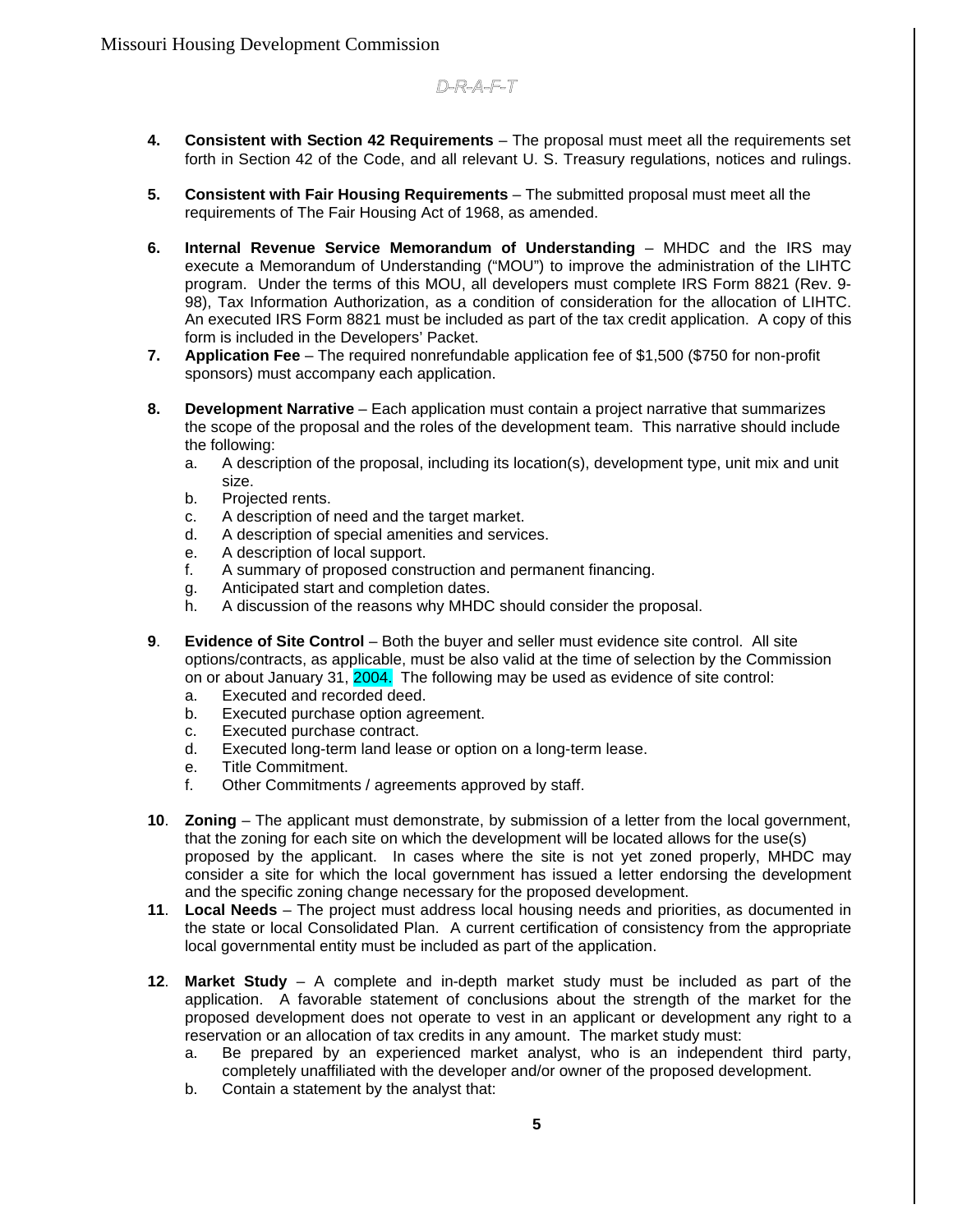- 1. The report is in full compliance with MHDC's Market Study Guidelines. The MHDC Market Study Guidelines can be found at the MHDC website (http://www.mhdc.com) or sent by mail upon request;
- 2. The information included is accurate and that the report can be relied upon by MHDC as a true assessment of the low-income housing rental market in the area of the proposed development.
- 3. The document is assignable to lenders and/or syndicators that are parties to the development's financial structure.
- 4. Acknowledge and agree that the market study will be shared with other parties that will assist MHDC in the analysis of the market study.
- 5. Justify the need for the type of rental housing and the number and size of units proposed.
- **13. Affirmative Fair Housing Marketing Plan** The applicant must complete the U. S. Department of Housing and Urban Development ("HUD") Form 935.2, Affirmative Fair Housing Marketing Plan. The form must contain a description of the outreach, marketing and advertising methods that will be used to affirmatively market the project.
- **14. Development timeline** The application must include a list of proposed dates for the completion of the following:
	- a. All zoning and/or planning department requirements;
	- b. Construction and permanent financing commitments;
	- c. Commencement of construction; and
	- d. Placement in service of the development.
- **15**. **Preliminary Plans and Specifications** Preliminary plans and specifications must be included as part of the application. This includes:
	- a. Typical unit plan.
	- b. Building elevation.
	- c. Site Plan.
	- d. Color photos of the site and area surrounding all sides.
	- e. Clear "to scale" map identifying the exact location of the project site. If available, GPS coordinates are requested.
	- f. For rehabilitation proposals, a detailed scope of work, and photos of the building (s).
- **16**. **Conditional Financing Commitments** A conditional commitment, on company letterhead, for all: (i) non-MHDC construction and permanent financing; (ii) grants and (iii) equity sources. The conditional commitments must contain, at a minimum:
	- a. The financing or equity amount;
	- b. The interest rate on the loan;
	- c. The term and amortization of the loan;
	- d. The debt service amount;
	- e. The name, email address and phone number of the contact person; and
	- f. The date the conditional commitment expires.

Applicants seeking funding from a local government, the Federal Home Loan Bank or other public or quasi-public funding source that does not issue a funding decision prior to the application deadline must substitute either a letter of application to, or a letter of intent from, the funding source.

**17**. **Utility Allowance Documentation** – Documentation of the utility allowance used in the application must be included as part of the application. The utility allowance must be consistent with the requirements of Section 42 of the Code. MHDC has established monthly minimum allowances for tenant paid utilities. The actual allowance used must be the greater of: (i) the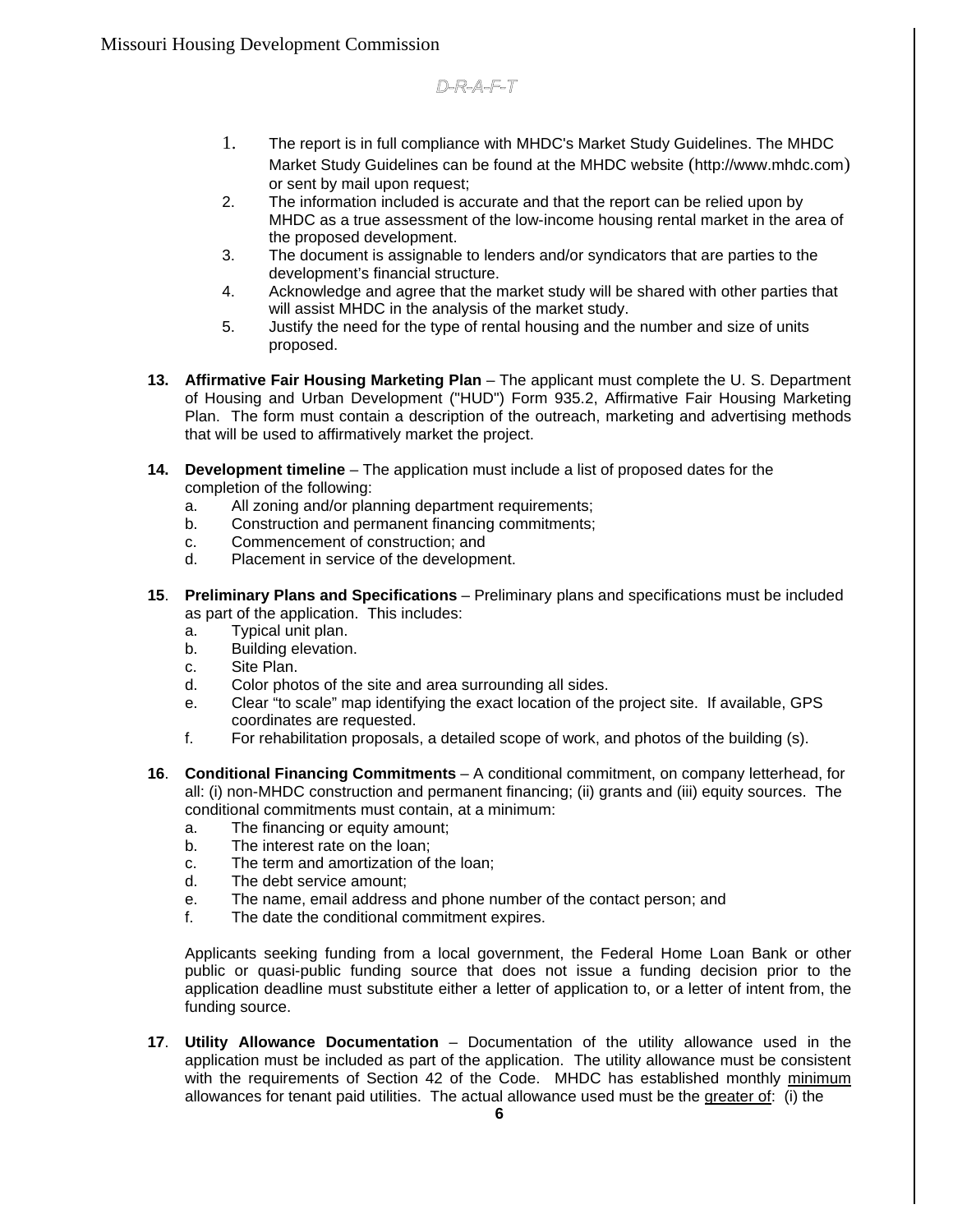minimum allowance listed below; or (ii) the allowance published by the local PHA for the corresponding unit size. The utility allowance must be recalculated on an annual basis

| <b>Bedroom Size</b> | <b>Utility Allowance</b> |
|---------------------|--------------------------|
|                     | \$50/month               |
|                     | \$60/month               |
|                     | \$70/month               |

- **18**. **Commission Underwriting Standards** Applications submitted must follow the following underwriting standards:
	- a. Sources and Uses The development's "sources and uses" must balance at the time of application.
	- b. Rents The proposed rents must be within the Tax Credit requirements and reasonable for the immediate market area. Rents cannot exceed the **2003 HUD** published rents.
	- c. Debt Coverage Ratio The financial projections for the project must show a minimum debt coverage ratio of 1.20 using reasonable vacancy and expense assumptions for local market conditions.
	- d. MHDC, in its sole discretion, may determine:
		- 1. Reasonable vacancy and expense assumptions for the local market conditions.
		- 2. Maximum rents appropriate for market conditions and affordability;
		- 3. The project's feasibility;
		- 4. The sufficiency of the proposed operating and replacement reserves;
	- e. Contractor and Developer Fees MHDC will limit developer and contractor fees in calculating the amount of tax credits to be allocated to a proposed development as indicated below (a reduction in fees will result in a reduction of total project costs and eligible basis). HUD also restricts these fees for developments subject to the subsidy layering review.

### **Aggregate Contractor Fees may not exceed 18% of construction costs**

*\* Construction Costs do not include Builder's Profit, Overhead, and General Requirements\*\**

*\*\* General requirements must include the cost of builder's risk insurance and all bonding costs. Aggregate Developer Fees, (including Overhead and Profit) and Consultant\* Fee Limits as a Percent of Certain Development Costs*

|                                   | <b>DEVELOPER FEE ALLOWED</b>   |
|-----------------------------------|--------------------------------|
|                                   | <b>SUM OF</b>                  |
| <b>Substantial Rehabilitation</b> | 8% of Acquisition Cost         |
|                                   | <b>PLUS</b>                    |
|                                   | 15% of the Balance of Total    |
|                                   | <b>Replacement Cost</b>        |
|                                   | (Line 39 of MHDC form 2013)    |
| <b>New Construction</b>           | 15% of Total Replacement Costs |
|                                   | (Line 39 of MHDC form 2013)    |

*\*\* Consultant Fee (in lieu of, or as part of, the Developer Fee) is defined as a fee to a third party(ies) for performing tasks that a developer would normally perform, e.g., prepare tax credit application and loan application, manage local government approvals, act as owner's agent during project construction.*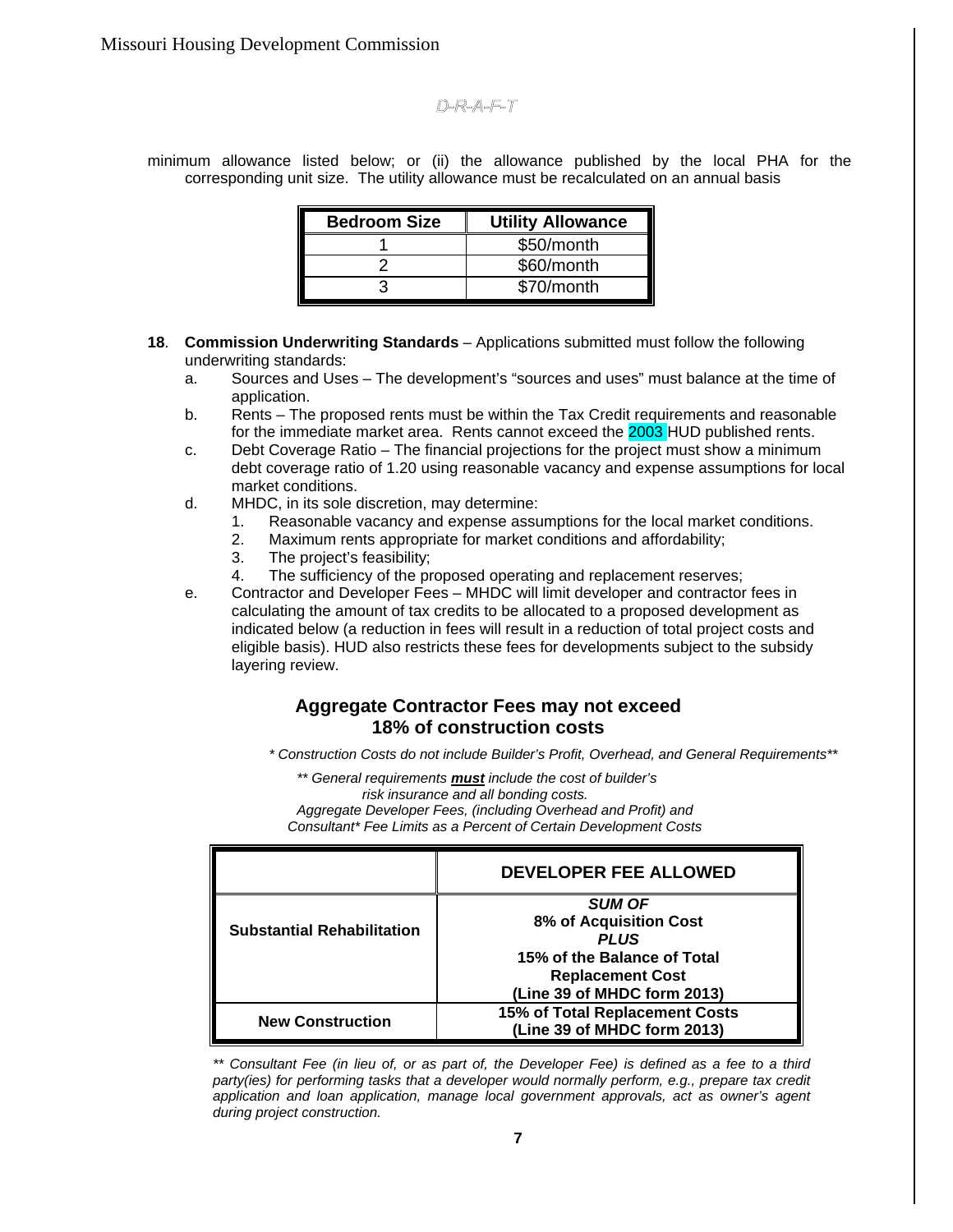- F. Project costs, Developer's and Contractor's fees will be taken into consideration during the underwriting process. MHDC, however, will not award tax credits based solely on the lowest development costs. The mission of MHDC is to provide high quality affordable housing with long-term viability that contributes to the community.
- **19**. **Public Notification** Documentation must be included as a part of the application that shows that the listed officials of the jurisdiction have been notified of the intent to develop the proposed housing. The notification to these officials must be in writing and sent to them via certified mail, return receipt requested. Documentation may include: (i) copies of USPS receipts: (ii) actual letters of support from the contacted officials; or (iii) minutes of city/town council meetings. The officials that must be notified are as follows:
	- a. Senior elected local executive official;
	- b. State Representative;
	- c. State Senator;
	- d. Aldermen or Councilmen of the Jurisdiction (ward or district) in communities of 20,000 or more;
	- e. Executive Director of the local Public Housing Authority; and
	- f. Superintendent of the school district in which the housing will be located.

#### **20**. **Additional Threshold Requirements**

- a. Proposals with Non-Profit Participation The Non-Profit Certification Form must be completed and included, along with the organization's IRS Letter of Determination, Articles of Incorporation and by-laws as part of the application.
- b. Proposals requesting acquisition credit The Housing Credit Acquisition Form (MHDC form FIN 100) must be completed. MHDC requires, as a condition of the Carryover Allocation, **that the applicant provide a legal opinion that the project is eligible for the acquisition credit**.
- c. Rehabilitation projects seeking the 9% tax credit Construction costs for rehabilitation must equal or exceed 40% of the total development costs.
- d. Tax Exempt Bond Financed Rehabilitation Developments For developments located in rural (non-MSA) areas, the construction costs for rehabilitation must equal or exceed 15% of the total replacement costs. For developments located in urban (MSA) areas, the construction costs for rehabilitation must equal or exceed 25% of the total replacement costs.
- e. All Rehabilitation Developments A capital needs assessment for the structure(s) must be included as part of the application. The assessment must be prepared by an experienced architect or engineer who is an independent third party, totally unaffiliated with the developer and/or the owner of the proposed development. The assessment may not be any older than 6 months prior to the application deadline. The assessment must include:
	- 1. An opinion as to the proposed budget for recommended improvements.
	- 2. An identification of critical building systems or components that have reached or exceeded their expected useful lives.
	- 3. A projection of recurring probable expenditures for significant systems and components impacting use and tenancy, which are not considered operation or maintenance expenses, to determine the appropriate replacement reserve deposits on a per unit per year basis.

### **C. Jurisdiction Notification**

The Code requires that the State allocating agency notify the chief executive officer of the local jurisdiction where each proposed development is to be located. When an application satisfies the threshold requirements, a notification will be sent to the chief executive officer of the local jurisdiction, the state senator and state representative for the district of the proposed development, and the executive director of the local public housing authority. Those notified will be given an opportunity to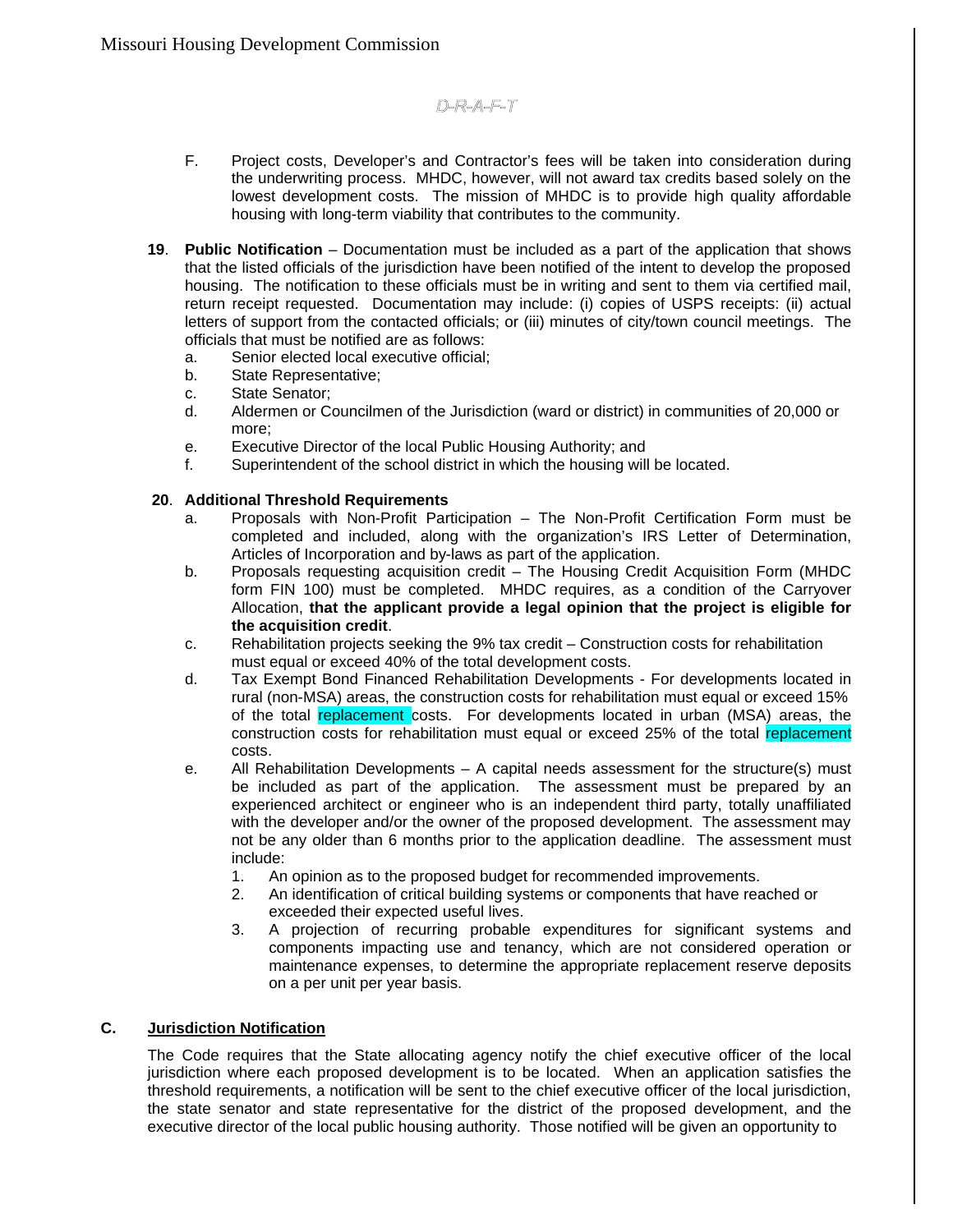comment on the proposed development. MHDC will consider the comments and may contact the local jurisdiction for additional information.

MHDC will also publish a notice in the local newspaper requesting public comment on the development. Public hearings will be held in St. Louis, Kansas City, and Columbia to afford the public an opportunity to comment on developments proposed in a given region.

### **D**. **Evaluation Factors**

All applications submitted will be evaluated by MHDC staff using the following federal preferences and selection criteria:

- **1. Federal Preferences** Section 42(m)(1)(B)(ii) of the Code requires that the following be given preference when allocating the housing credit ceiling:
	- a. Projects serving the lowest income tenants.
	- b. Projects obligated to serve qualified tenants for the longest periods.
	- c. Projects which are located in qualified census tracts (as defined by the HUD) and the development of which contributes to a concerted community revitalization plan.

### **2. Selection Criteria -**

- a. Project Location
	- 1. The site selected for the Project is crucial to the overall success of the development. Effort should be made to locate sites that are convenient to services and in neighborhoods that include a socioeconomic mix of households.
	- 2. Is the project located in a qualified census tract that qualifies for the 130% basis adjustment?
	- 3. Is it located in a low income county, defined as a county whose median income is below 80% (HUD definition of low income) of state's non-metropolitan area median income?
	- 4. If the development is located in a qualified census tract, does the development contribute to a concerted community revitalization plan?
	- 5. Is the project in a community demonstrating new employment opportunities and a corresponding need for additional housing, or in a "Development Ready" community as defined by the Missouri Department of Economic Development?
- b. Housing Needs Characteristics:
	- 1. Does the market study indicate a need for the specific housing type that is proposed?
	- 2. Does this need correspond to the needs stated in the State's Consolidated Plan, or the needs identified by local officials?
	- 3. Are the unit sizes, unit mix and amenities suitable for the tenant population identified in the market study?
- c. Project Characteristics:
	- 1. Is the size of the development appropriate for the need and demand in the community?
	- 2. Are the unit sizes and mix of units appropriate for the community and the site?
	- 3. Will the proposed development preserve existing affordable housing stock or historic buildings?
	- 4. Is the project intended for eventual tenant ownership?
	- 5. Does proposed development rehabilitate housing that is a part of a community revitalization plan?
- d. Sponsor Characteristics:
	- 1. Has the applicant demonstrated the ability to proceed in an expeditious manner?
	- 2. Does the sponsor have previous favorable experience in developing affordable housing and a proven record with MHDC and/or other housing finance agencies ("HFA")? (Applicant must include a letter authorizing other HFAs to release information regarding their experience with the applicant.)
	- 3. Has the applicant demonstrated the experience and success of the proposed managing agent? This includes an excellent compliance record with MHDC and/or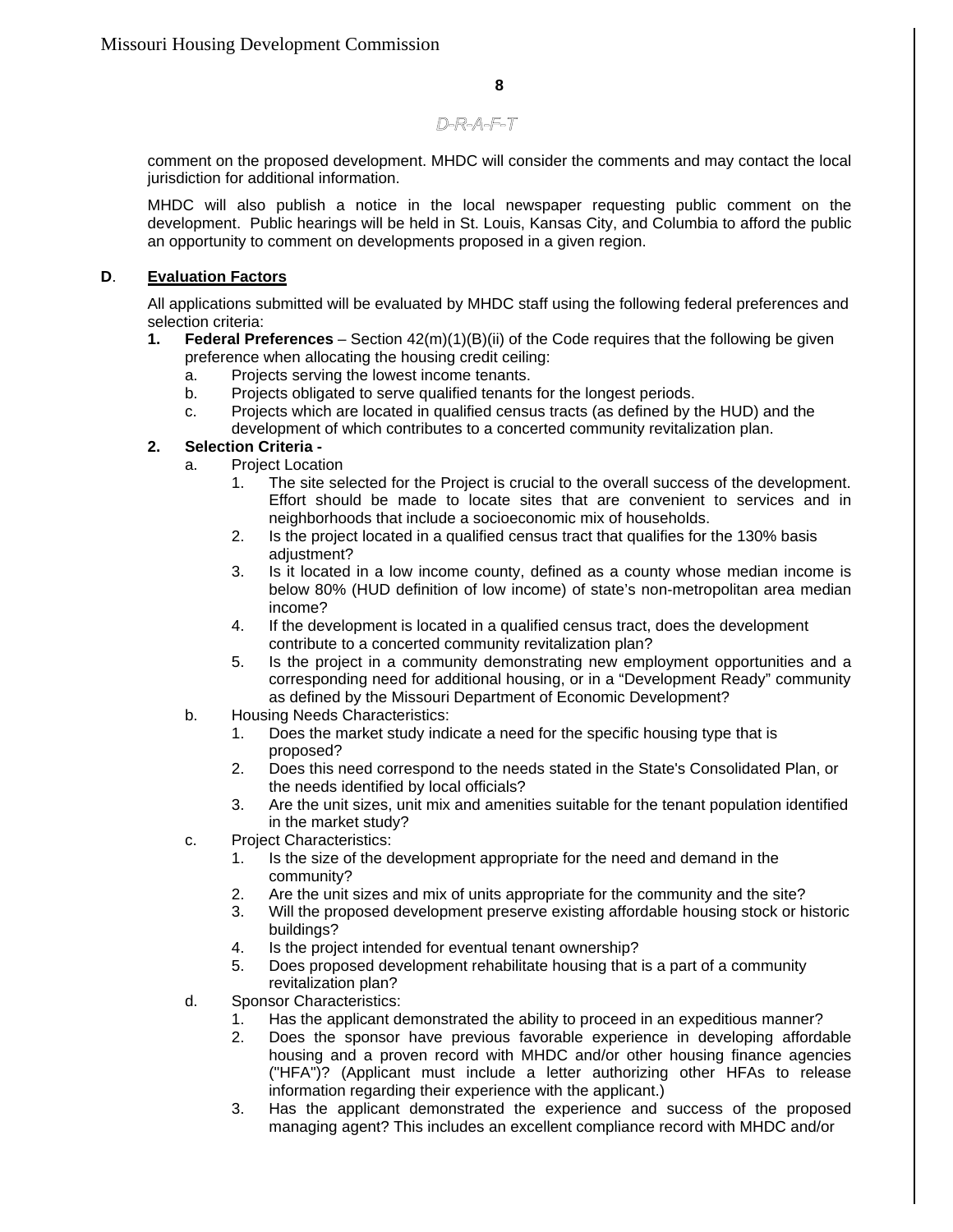other HFAs. (Applicant must include letter authorizing other HFAs to release information regarding their experience with the managing agent.)

- e. Tenant Populations with Special Housing Needs:
	- 1. Will the proposed development provide units for tenants with special needs such as:
		- a. Elderly persons, as defined by Section 42?
		- b. Persons with a physical disability?
		- c. Persons with a developmental disability?
		- d. Households that are very low income (below 50% of area median income)?
		- e. Single parent families (especially parents with two or more children)?
- f. Public Housing Waiting Lists:
	- 1. Will the development provide units for persons on waiting lists for subsidized housing? Is this verified by the local PHA?
	- 2. Does the proposal leverage funds from Public Housing sources, such as Hope VI?
	- 3. Will the units be made available to persons with Section 8 Housing Choice Vouchers?
- g. Tenant Populations of Individuals with Children.
- h. Projects Intended for Eventual Tenant Ownership

### **3. Other**

- a. Special Identified Needs Within the State:
	- 1. Preservation of existing affordable housing.
	- 2. Affordable housing for low-income single-parent households.
	- 3. Affordable housing for large low-income households.
	- 4. Affordable housing for elderly low income households
	- 5. Affordable housing for homeless persons and families
	- 6. Affordable housing for persons with a physical disability.
- b. Local Government Support
	- 1. Does the applicant have local government support for the proposed housing evidenced by a letter of support from the most senior elected official of the jurisdiction in which the development is located?
	- 2. Does the applicant have the support of local housing agencies, including the local housing authority, or service providers that are familiar with the tenants who will reside in the development?
	- 3. Has the applicant shown that the development is part of a larger neighborhood revitalization plan that has been in place for not less than six months prior to the approved date of the allocation plan?
	- 4. Does the development have a financial commitment from a federal or local unit of government?
- c. Special Support Services
	- 1. Does the development provide self-sufficiency assistance for residents such as job training, computer literacy training and/or training for obtaining a G.E.D?
	- 2. If there is a need, will there be a childcare facility for residents' children?
	- 3. Is there a plan for after school tutoring, study hall and/or computer lab?
	- 4. Is there a plan for other specially designed community space and/or facilities to accommodate supportive services?
	- 5. Are there plans for youth development activities?
	- 6. Does the proposal address other needs of individuals with children?
- d. Proposed Site
	- 1. Significant Location/Site Features.
	- 2. Accessibility (Ingress/Egress) of site.
- e. Architectural features
	- 1. Special features regarding universal design or accessible space.
	- 2. Accessibility of common/public areas.
	- 3. Number of units accessible to and/or adaptable for persons with physical disabilities.
- f. Total development cost of proposed development.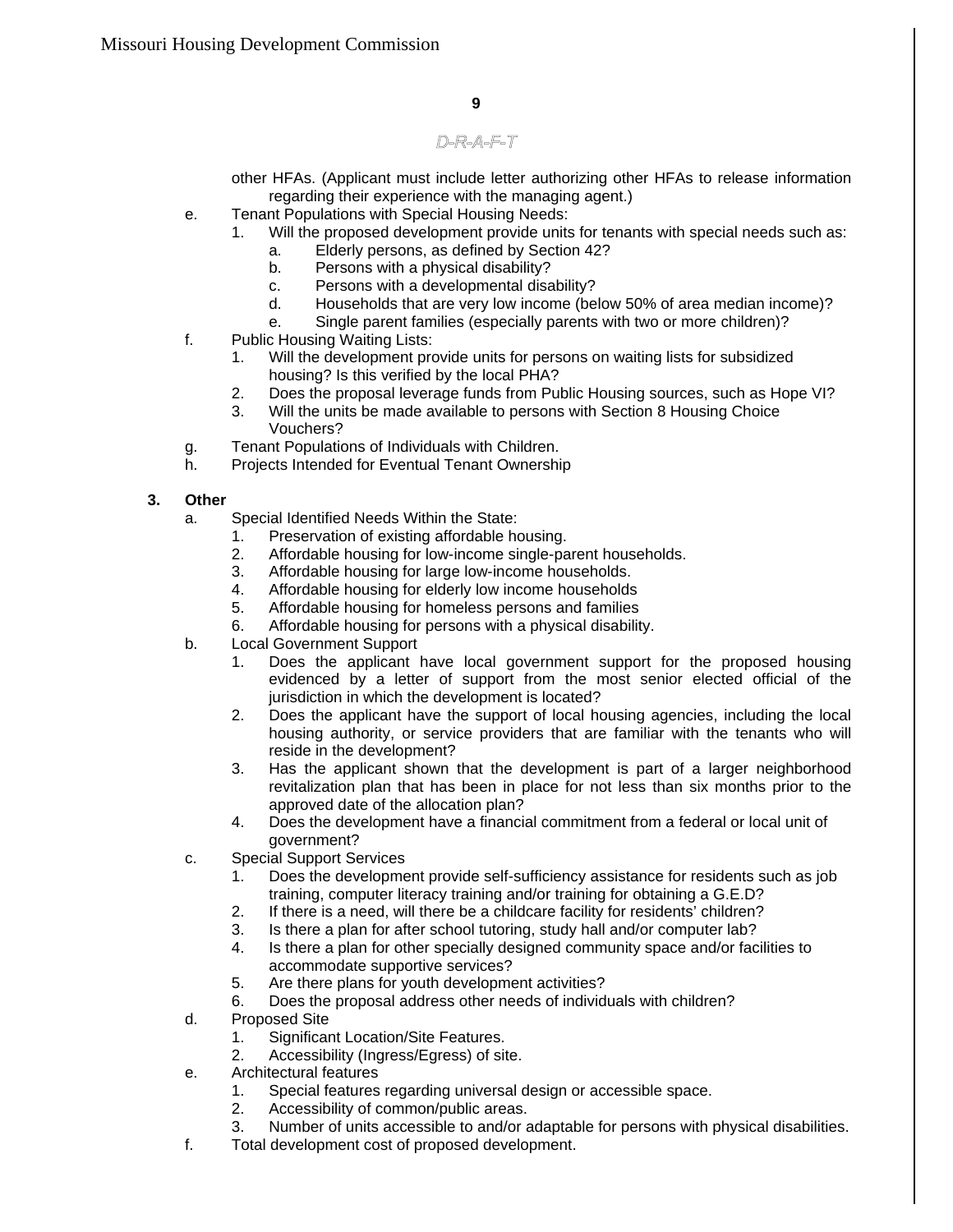g. Proposed rents of project in relation to area median income and market rents.

#### **10**

# D-R-A-F-T

- h. Does proposed development fulfill statewide housing needs?
- i. Is the proposed development consistent with the needs and priorities of the local community?
- j. Does the proposed development contribute to the overall goals of the Commission?
- k. Is the proposed development preserving affordable housing stock?
- l. Is the developer of the proposed development familiar with and have experience in the community in which the development will be located?
- m. Overall feasibility of proposed development.
- **4. Site Evaluation** After review of the accepted applications, MHDC staff will conduct a site visit to determine general site suitability. Sites will be evaluated on the following:
	- a. Marketability
	- b. 24 CFR 941.201 Site and neighborhood standards
	- c. Suitability of site regarding slope, noise (e.g., railroad tracks, highways), flood plain or wetland issues.
	- d. Other Environmental issues or concerns.
	- e. Conformance with neighborhood character and land use patterns.
	- f. Proximity to public transportation.
	- g. Proximity to shopping.
	- h. Proximity to schools.
	- i. Proximity to medical services.
	- j. Proximity to parks/playgrounds.

### **E**. **Development Standards**

- **1**. **General** Each development must satisfy the needs of the local area affordable rental market.
- **2. Additional Requirements** All housing projects must:
	- a. Comply with published MHDC design, submittal and construction standards (See #3 below).
		- b. Comply with applicable local, state and federal ordinances and laws.
		- c. Provide facilities, equipment and amenities appropriate for the intended occupants.
		- d. Be designed to meet the established construction budget.
		- e. Be designed to be economical to maintain.
		- f. For all developments with 12 or more units, regardless of funding source, a minimum of 5% of units must be designed in compliance with one of the nationally recognized standards for accessibility/adaptability to wheelchair users.
- **3**. **Design** MHDC adheres to the following standards in the design of all rental housing (See MHDC Architectural Procedures Manual dated February 1, 2003):
	- a. Construction codes as adopted by the governmental unit in which the development is located.
	- b. In the absence of locally adopted codes, the latest available edition of the International Building Code (2000), the International Plumbing Code, the International Mechanical Code, the National Electrical Code and/or the International Residential Code.
	- c. Local zoning ordinances.
	- d. The Fair Housing Act of 1968, as amended.
	- e. Proposals receiving federal, state, county or municipal funding may, in addition to the Fair Housing Act Guidelines, be required to comply with the Architectural Barriers Act of 1968, Section 504 of the Rehabilitation Act of 1973 and the Americans with Disabilities Act, all as amended.
	- f. No part of any residential structure may be located within 30 feet of the outer boundary of a high-pressure gas and/or liquid petroleum transportation pipeline easement.
	- g. No part of any residential structure may be located within 100 feet (horizontal) of any high voltage transmission lines.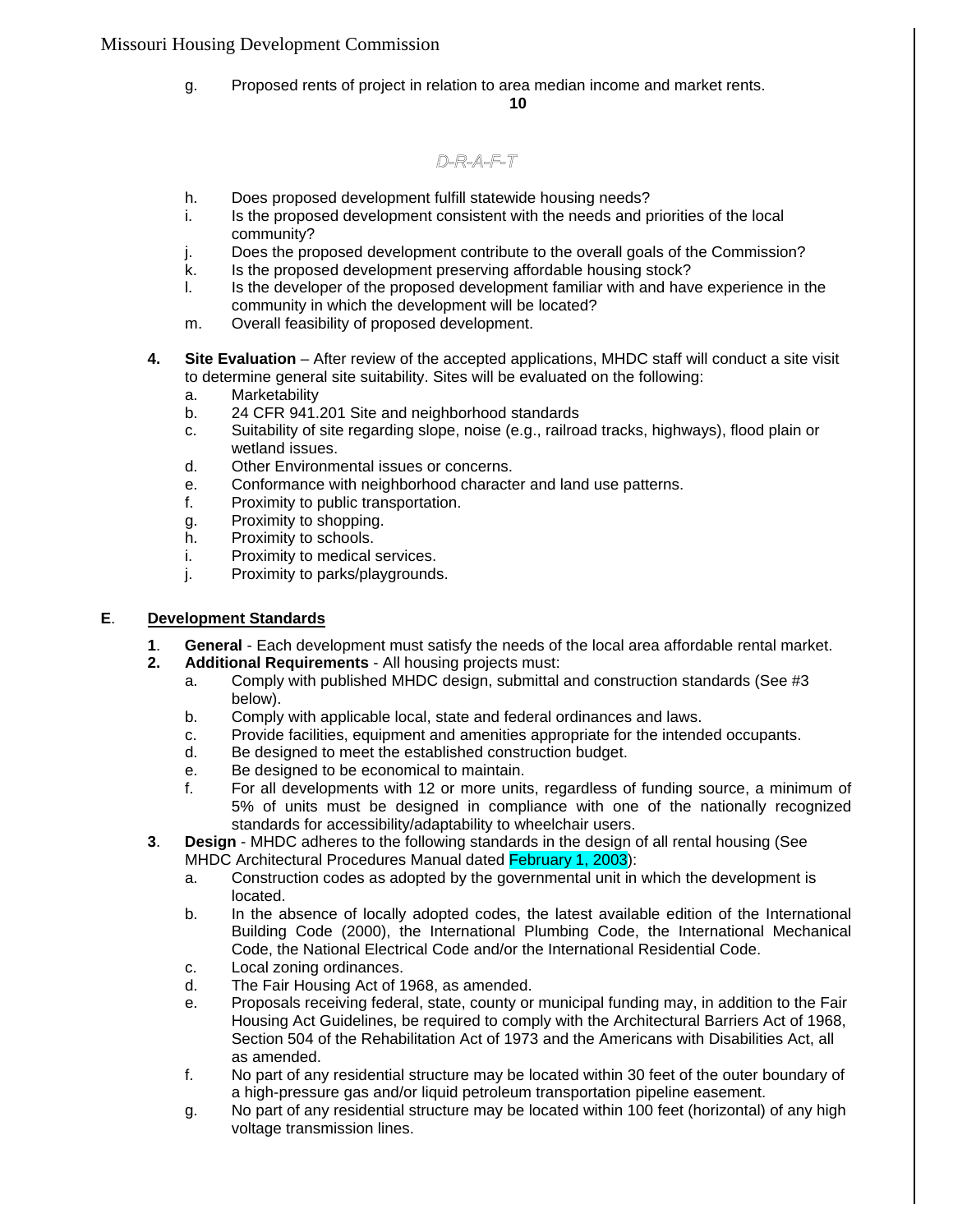- h. The **2000** International Energy Conservation Code (formerly the Model Energy Code) as published by ICC/CABO.
- i. For the control of lead hazards: the Lead Paint Poisoning Prevention Act, HUD Guidelines

#### **11**

### D-R-A-F-T

for the Evaluation and Control of Lead Based Paint in Housing, and the MHDC Lead Based Paint Policy.

- j. New units wired for internet access.
- **4. Additional Architectural Requirements** Applicants that receive an allocation of tax credits (4% & 9%) are required to:
	- a. Submit one complete set of construction documents (plans and specifications) to the MHDC architectural staff **prior to** the start of construction.
	- b. Provide the MHDC architectural staff an information sheet with a construction schedule, and the name and contact information of the project manager and project architect.
	- c. Notify the MHDC architectural staff, in writing, when construction has reached 90% completion.
	- d. Schedule a final inspection of all units/buildings with the MHDC architectural staff.
- **5**. **Equal Opportunity Standard** The Commission requires that occupancy of housing financed or assisted by MHDC shall be open to all persons regardless of race, color, religion, sex, familial status, disability, or national origin. Also, contractors and subcontractors engaged in the construction or rehabilitation of such housing shall provide equal opportunity for employment without discrimination as to race, color, religion, sex, familial status, disability, or national origin.

#### **F**. **Underwriting Standards**

MHDC has adopted minimum underwriting standards for all developments that wish to compete for tax credits under this Plan. **These minimum standards must be met at the time of application. Developments that do not meet the following minimum underwriting standards will not be considered for an allocation of tax credits.** Implementation of these standards does not constitute a representation of the feasibility or viability of the development.

The following standards will be used in the underwriting of all proposals, including proposals financed with tax-exempt bonds requesting tax credits outside of the housing credit ceiling. Underwriting conclusions and requirements will be reflected on the MHDC form 2013, attached to each Conditional Reservation, Letter of Determination, and/or Carryover and Final Allocation letters.

- **1. Per Unit Cost** The per-unit replacement cost of tax credit developments shall not exceed HUD Section 221(d)(3) limits, adjusted to reflect increases in construction costs since their adoption in 1992, and further adjusted by HUD's high cost factor to reflect differences in geographic areas. To be consistent with other housing programs, which are defined by SMA, the Commission will include Lincoln and Warren Counties in the St. Louis maximum cost limits and Lafayette and Clinton Counties in the Kansas City maximum cost limits. (MHDC, in its sole discretion, may make exceptions on a case-by-case basis.)
- **2. Projects receiving HOME Funds** Federally imposed limitations will apply (See 24 CFR 92).
- **3. Projects receiving historic rehabilitation tax credit** will be allowed to deduct the residential portion of the Federal historic tax credit from the project cost to allow for stricter rehabilitation standards. (If known, the actual cost of this historic rehabilitation should be deducted, instead.)
- **4. Unique Development Characteristics** The Commission may consider higher construction costs that can be attributed to unique development characteristics, and which are consistent with the needs and priorities identified in the appropriate Consolidated Plan.
- **5. HUD Section 221(d)(3) Limits Variance** The Commission will accept a variance of 140% of HUD's Section 221(d)(3) limits for the St. Louis and Kansas City Metro areas. (MHDC, in its sole discretion, may make exceptions on a case-by-case basis. If the per unit credit amount does not exceed \$10,000, no waiver of this policy will be required.
- **6. Identity of Interest** The application must list any identity of interest between the sponsor, the developer, the architect, the contractor and all subcontractors, suppliers and vendors. If any identity of interest is not disclosed in advance, the cost of that contract/subcontract will not be recognized at cost certification.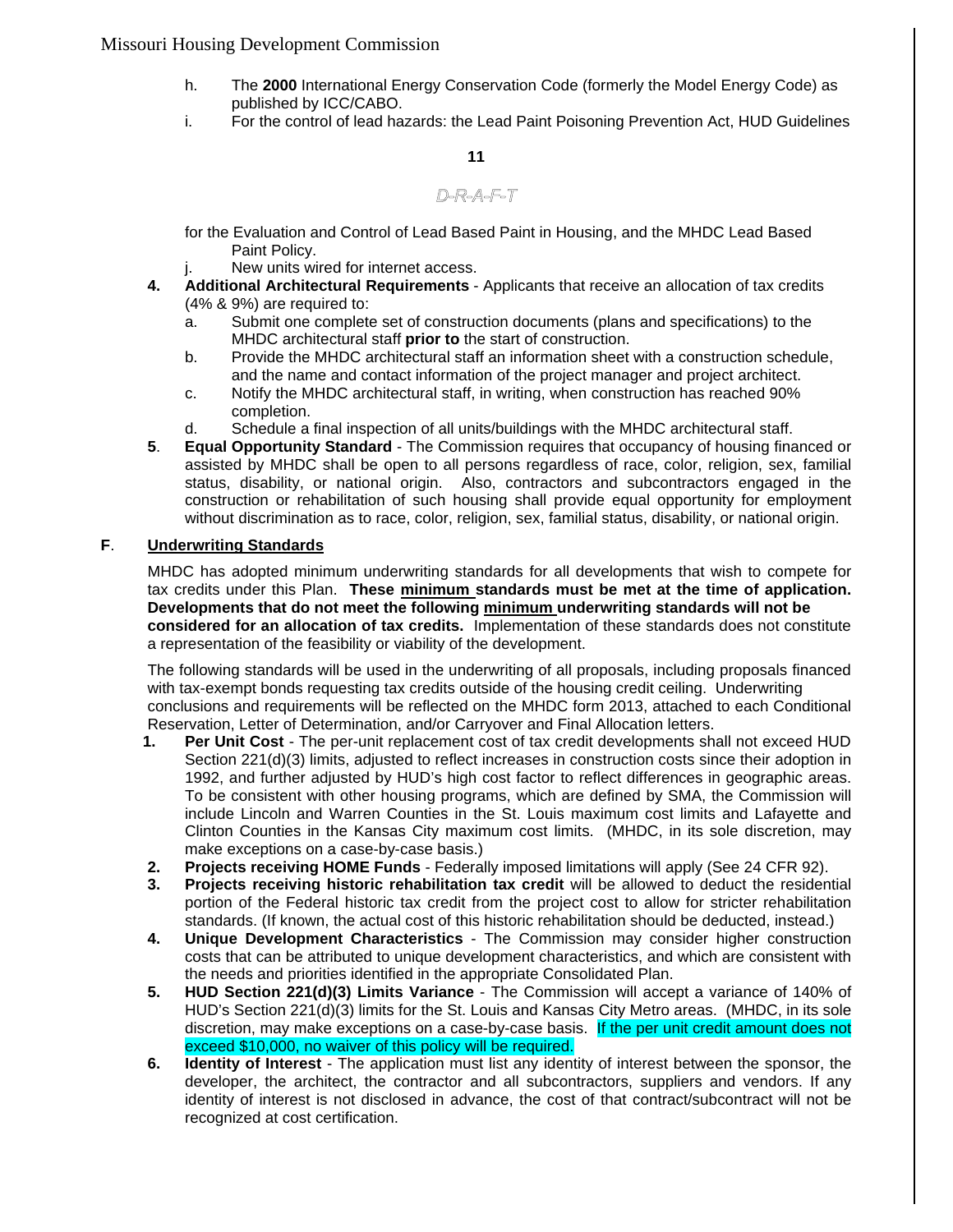- **7**. **Subcontractors and Suppliers** All subcontractors and suppliers must add reasonable commercial value to the product/services furnished
- **8. Developer and Contractor Fees** MHDC will limit developer and contractor fees and overhead in calculating the amount of tax credits to be allocated to a proposed development as previously stated and reflected in this document.

**12**

### D-R-A-F-T

### **G. Minimum Underwriting Assumptions**

The following minimum underwriting assumptions will be used for processing the application. These are minimum requirements. Results of the market study may require different, more conservative assumptions.

- **1. Rents** Rents that are below prevailing market rents.
- **2. Vacancy Rate** A vacancy rate from 5% to 7% of gross rental income.
- **3**. **Operating Expenses** Per Unit Per Annum Operating Expenses (PUPA) of \$2,800 for rural developments and \$3,100 for metro developments (higher for developments that are providing additional services), with tax abatement. The following applies when calculating the PUPA operating expenses:
	- a. Minimum insurance expense of \$200 PUPA;
	- b. Minimum real estate taxes of:
		- 1. \$300 PUPA for rural developments; and
		- 2. \$500 PUPA for metro developments.
	- c. Minimum replacement reserves of \$300 PUPA;
	- d. Maximum management fee of \$30 per unit per month;
	- e. MHDC **does not allow** an Asset Management fee in operating expense;
	- f. MHDC **does not allow** a syndicator or general partner fee in operating expense;
- **4. Debt Coverage Ratio** A minimum of 1.2 debt coverage for the aggregate of all amortized debt.
- **5**. **Income Growth** Annual Rental Income Growth of 2%
	- **Expense Growth** Annual Operating Expense Growth of 3%

### **H. Determination of Tax Credit Amount**

The Code and the State Tax Relief Act require that MHDC allocate to a development the amount of federal and state tax credits that MHDC determines is necessary for the financial feasibility of the development and its viability as a qualified low-income housing development throughout the credit period. MHDC retains the right, in its sole discretion to: (i) reserve less than the amount requested on the application; (ii) reserve less than would result by using an applicable fraction of 100%; and to deny approval of any tax credit amount. MHDC will evaluate each proposed development, taking into account such factors as it determines relevant, including, but not limited to, the following items:

- **1.** Project cost, including the reasonableness of cost per unit, developer fees and overhead, consultant fees, builder profit and overhead, and syndication costs;
- **2.** Sources and uses of funds and the total financing planned for the development, including the ability of the development to service debt;
- **3.** Project income and expenses, including a determination of the reasonableness of the proposed operating costs and the affordability of the proposed rents;
- **4.** The proceeds or receipts expected to be generated by reason of the tax credit;
- **5.** The percentage of the credit dollar amount used for project costs other than the cost of nonbasis items;
- **6.** The use of federal funds and other assistance (applicable HUD subsidies will be subject to a subsidy layering review based on HUD's most current subsidy layering review guidelines);
- **7.** Other factors which may be relevant to the economic feasibility of the development, such as the area economy or the housing market; and
- **8.** The determination of Total Development Costs and the balancing of Sources and Uses.
- **9.** MHDC will arrive at the credit amount needed by using three calculation methods. The amount of credits reserved will be no greater than the smallest of the amounts resulting from the three calculation methods. MHDC retains the right to reserve less than the result of the three methods. The calculation methods are: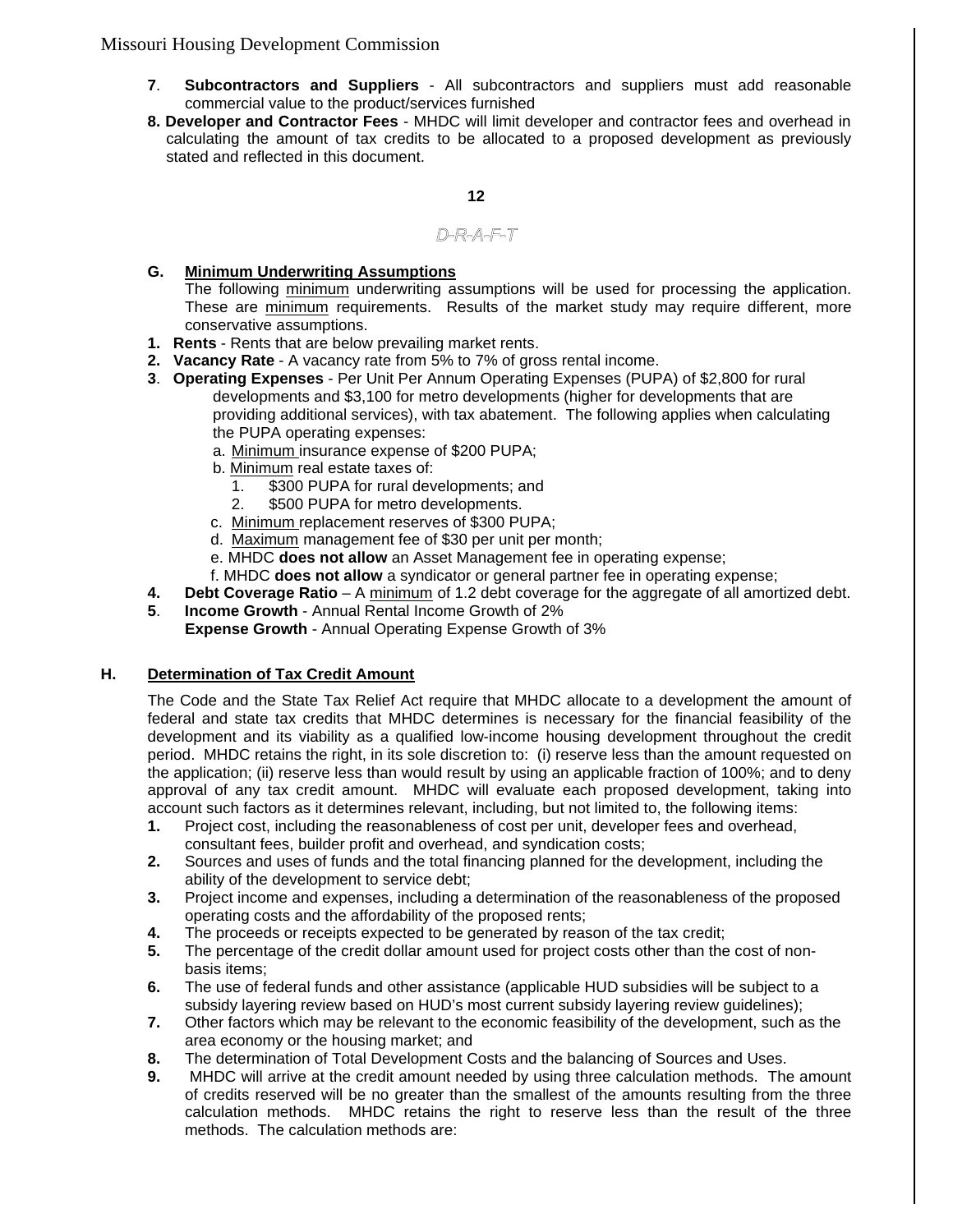- a. Method One: Qualified Basis Calculation;
- b. Method Two: Funding Gap Calculation; and
- c. Method Three: Cost Reasonableness Calculation
- **10.** Assumptions used for calculations mentioned in #9 above For evaluation purposes during the Eligibility Cycle, MHDC will select:

#### **13**

### D-R-A-F-T

- a. An applicable percentage based on current trends The applicable percentage to be used for the current year will be reflected in the revised Fin 100; and
- b. A tax credit equity factor based on current market trends The tax credit equity factor that will be used for the current year will be announced in August 2003. This will establish the minimum equity factor that will also be used in the evaluation process at both Carryover and Final Allocation.
- **11.** The 130% increase in basis allowed for developments located in any of the following areas.
	- a. Qualified Census Tracts
	- b. Difficult Development Areas
- **12.** Based on its evaluation, MHDC will estimate the amount of tax credits to be reserved for the development. If there are changes in the sources and/or uses of funds or other material changes at various stages of processing, MHDC will, if necessary, adjust the tax credit amount to reflect the changes (not to exceed the amount reserved or allocated), and the tax credit amount may be reduced. This determination is made solely at MHDC's discretion and is in no way a representation as to the actual feasibility or viability of the development.
- **13.** The analysis to determine the tax credit amount necessary will be conducted at the following processing stages:
	- a. The time of preliminary application,
	- b. The time a carryover allocation is approved (if applicable); and
	- c. The time the development is placed in service (after all project costs are finalized and a third party cost certification has been completed) and requests issuance of IRS Form(s) 8609.

#### **I. Award of Conditional Reservation**

Developments that receive approval from the MHDC Board of Commissioners will be awarded a Conditional Reservation (the "Reservation") of tax credits. Reservations may be made subject to such conditions as MHDC determines necessary or appropriate to assure that the development will meet the goals of this Plan in a timely manner. This may include, but is not limited to, the development's progress toward completion and compliance with MHDC and federal and state tax credit requirements. Should MHDC learn that any principal involved with a proposed development has serious and/or repeated non-performance or non-compliance issues in Missouri or any other state at the time of application, the application will be rejected. The prior performance considered might include, but is not limited to, progress made with previous tax credit reservations, development compliance and payment of fees.

Each sponsor receiving a reservation of tax credits is required to schedule a meeting with MHDC staff to discuss the proposal and the processing procedures. At this meeting, the sponsor will receive the reservation for the approved development. Attached to and made a part of each reservation is the MHDC form 2013, which reflects MHDC's underwriting of the development (i.e. tax credit allocation, approved rents, total development costs, operating budgets, debt service and sources and uses). This underwriting in no way assures feasibility or viability of the development. It is the MHDC declaration of approved rents and credit allocation at this stage of processing.

#### **Reservations will expire on August 1, 2004 All projects receiving a reservation must apply for a carryover allocation prior to this expiration date**.

Initial monthly rents shall not exceed those MHDC approved rents as reflected on the MHDC Form 2013 attached to the Reservation, Carryover and Final Allocation letter. Any increase in the annual rents must be approved by MHDC.

### **J. Revocation of Reservations**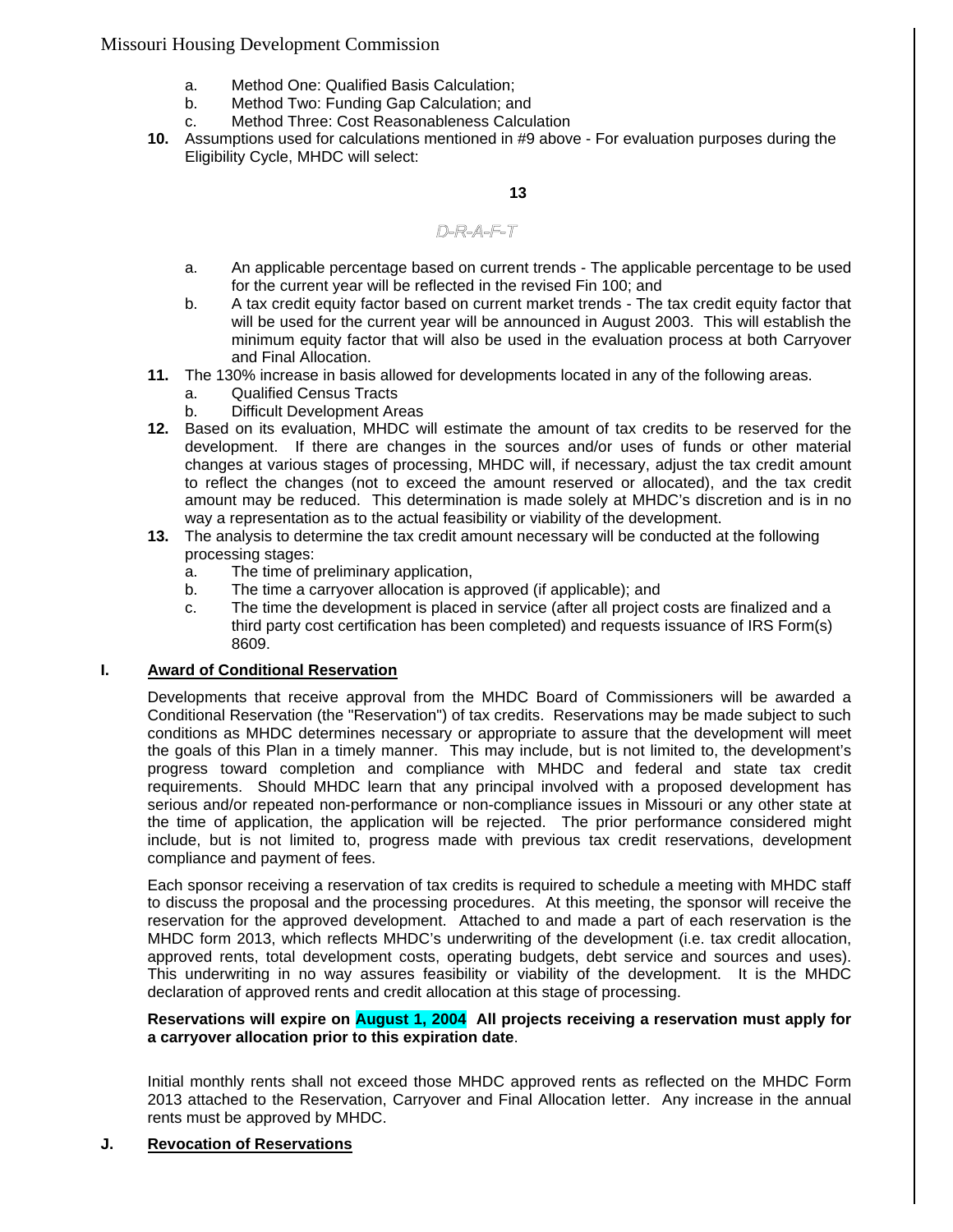A reservation is subject to revocation should the development sponsor fail to comply, in a timely manner, with the conditions thereof; including, but not limited to, failure to provide evidence, satisfactory to MHDC, of financial feasibility, sufficient progress toward placement in service or eligibility for a carryover allocation.

14

# D-R-A-F-T

### **lII. CARRYOVER ALLOCATION**

### **A. Requirements for Carryover Allocation**

The Code allows an allocation of federal tax credits to a qualified building(s) that will not be placed in service in that year, provided that:

- **1.** The building(s) is placed in service by December  $31<sup>st</sup>$  of the second calendar year following the year of allocation; and
- **2.** The taxpayer's basis in the building(s) is more than 10% of the reasonably expected basis in the building(s) as of December  $31<sup>st</sup>$  of the second calendar year following the year the carryover allocation is made. The required basis amount must be achieved by the later of:
	- a. The close of the calendar year in which the allocation is made: or
	- b. Six months after the date of the carryover allocation.

To be considered for a carryover allocation, the Owner will be required to submit an application package that contains the following:

- **1**. An updated application.
- **2**. A completed, signed (original signatures in blue ink) and notarized Low-Income Housing Tax Credit Carryover Allocation Owner Certification (MHDC Form 3342).
- **3**. A copy of a Warranty Deed.
- **4**. Copies of Firm Commitments\* for all Construction and Permanent financing sources The copy of an enforceable commitment for all loans, grants, and/or owner equity that will be used for the construction and permanent funding of the project must be included as part of the application for carryover allocation. The commitments must be on entity letterhead, dated, signed by an authorized official and contain the following information:
	- a. The financing or equity amount;
	- b. The interest rate of the loan;
	- c. The loan term and amortization period;
	- d. The debt service amount;
	- e. The name, email address, and phone number of the contact person; and
	- f. The date the Firm Commitment will expire.
- **5**. Copy of Firm Equity Commitment. A copy of the Firm Commitment from the equity provider must be included as a part of the application. The commitment must be on the equity provider's letterhead, dated, signed by an authorized official of the equity provider and contain the following information:
	- a. The anticipated credit amount;
	- b. The estimated equity amount;
	- c. The cents per equity dollar being paid for the tax credits;
	- d. The pay-in schedule;
	- e. The name, email address, and phone number of the contact person; and
	- f. The date the Firm Commitment will expire.

\* MHDC defines Firm Commitment (for 4 and 5 above) as follows: The authorized body (Investment Committee, Loan Committee, Board, etc.) of the financing and/or equity source must have given approval and the commitment is subject only to those conditions which are totally under the control of the Owner to meet. The terms and conditions must be clearly identified in the commitment letter. Application and commitment fees must have been paid or must be required to be paid upon closing.

**6**. Attorney's Opinion letter.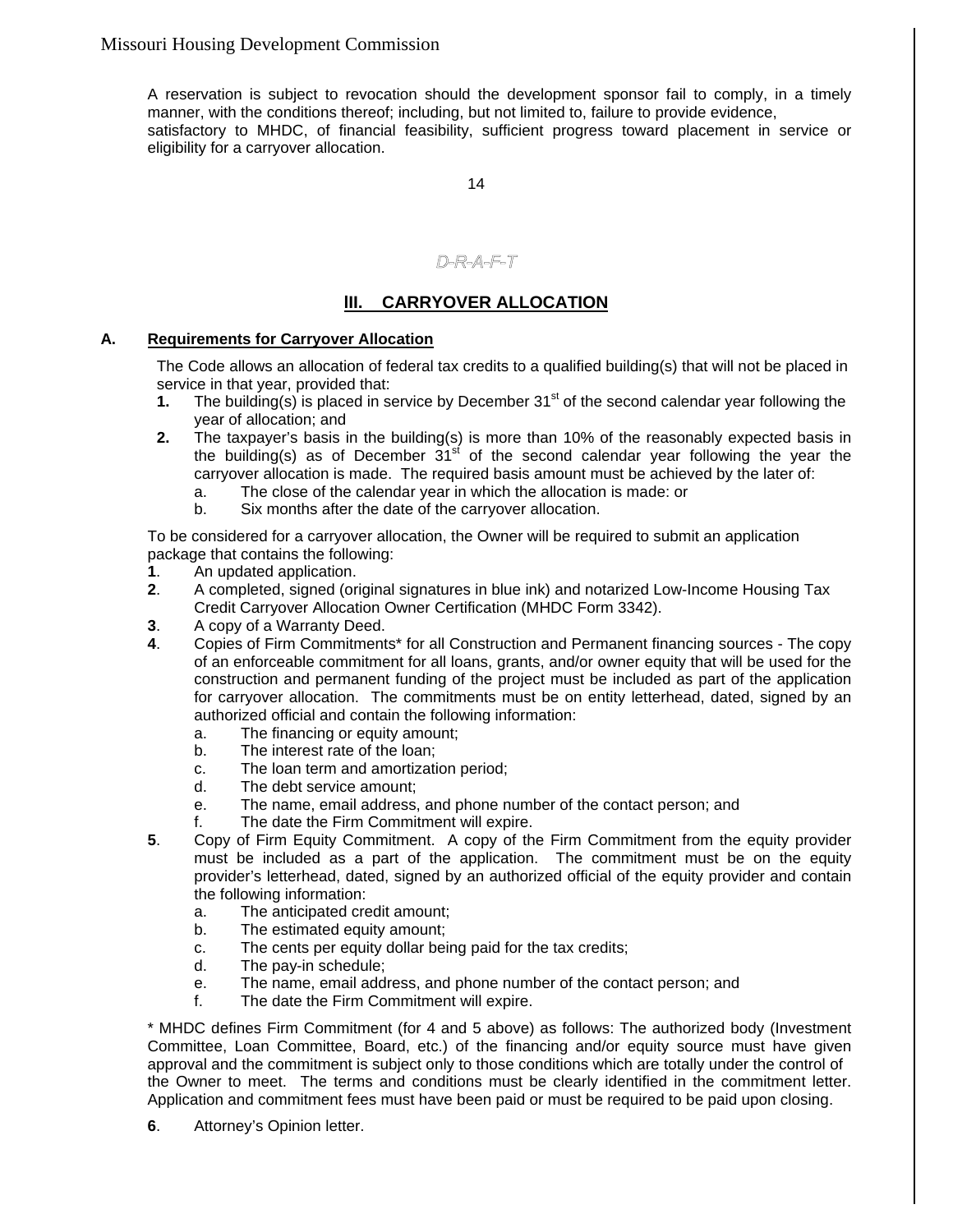**7.** An Independent Auditor's Certification of 10% expenditures*,* completed by an independent tax accountant, submitted on firm letterhead, dated and signed by the person performing the certification. MHDC Form 3343 provides required wording of the certification. Section 42(h)(1)(E)(ii) of the Code allows up to 6 months after the date of the Carryover Allocation to fulfill the requirement to expend more than 10% of the reasonably expected basis. MHDC has chosen the more restrictive language of requiring the 10% test to be completed by December 1<sup>st</sup> of the year the allocation is made to fulfill MHDC's IRS reporting requirements.

15

# D-R-A-F-T

- **8**. Rehabilitation projects requesting acquisition credits must provide an opinion from an independent tax attorney confirming the project's eligibility under Section 42(d)(2)(B) of the Code.
- **9.** Evidence of all necessary Planning and Zoning approvals.
- **10.** A check for an amount equal to 4% of the annual credit amount requested in the Carryover application.
- **11.** An updated 15-year pro forma operating budget.
- **12**. Such other documents or certifications as MHDC determines necessary or useful in the determination that the development is eligible for a carryover allocation.

### **B. Carryover Allocation Agreement**

Developments that satisfy the requirements for a Carryover Allocation of tax credits will be required to enter into a Carryover Allocation Agreement. This document will define the amount of tax credit allocated to the project, the low-income unit set-asides, the percentages of median income to be served, the special housing needs units committed to (if any) and any other such requirements as MHDC may apply. A Carryover Allocation is for a specific credit amount which **may be reduced, if warranted, at the time a final allocation is made**.

### **C. Recapture of Carryover Allocations**

MHDC retains the right to recapture a carryover allocation of credits to a development prior to the end of the two-year carryover allocation period allowed under the Code. Each carryover allocation will be subject to a written agreement that will contain conditions and deadlines that are precedent to a final allocation of tax credits by the Commission. Should the development or owner fail to comply with all such conditions and deadlines, MHDC may, in its sole discretion, rescind the carryover allocation and use the recaptured credits for other developments.

### **lV. FINAL ALLOCATIONS**

Developments that received a carryover allocation of federal credits must be placed in service by the end of the second year following the year of the allocation or the tax credits are subject to recapture. The placed in service date for new construction is the date on which the building is certified as being suitable for occupancy in accordance with state or local law. The placed-in-service date for rehabilitation is the close of the 24 month period over which the expenditures are aggregated and the rehabilitation process is certified as being complete.

MHDC will make final allocations of tax credits no later than the end of the year in which an eligible building or development which has received a reservation, a letter of determination or a carryover allocation is placed in service. The credit amount that will be allocated is based on MHDC's final determination of the qualified basis for the building or development based on an accountant's certification of final costs provided by the Owner and a final determination of the credit amount as outlined in Section II.H. **The final credit amount allocated may be less than the amount reserved or allocated previously**.

Owners may submit a request for a final allocation of tax credits at any time during the year, however, no later than December 10th. MHDC will establish a reasonable year-end deadline of December 10th for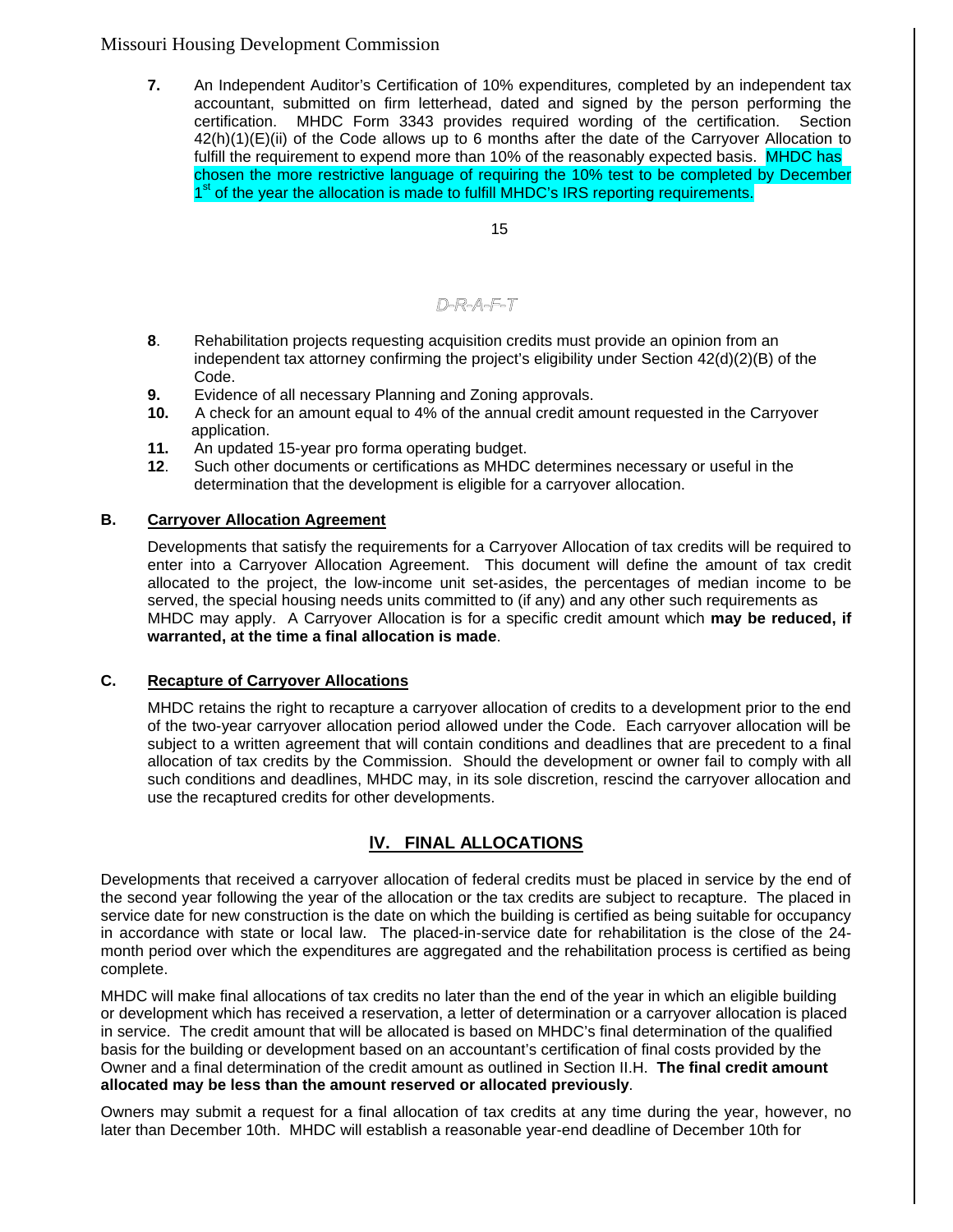eligible developments that must be placed in service. The earlier deadlines enable MHDC to efficiently complete its reviews and documents prior to the IRS deadline of December 31st.

### **A. Requirements for Final Allocation**

Owners will be required to submit a request for Final Allocation, which must include the following items:

**1**. A completed and signed **(original signatures in blue ink)** Owner's Development Costs and Low-Income Housing Tax Credit Cost Certification (MHDC Form 3340).

16

# D-R-A-F-T

- **2.** A completed, signed **(original signatures in blue ink)** and notarized Tax Credit Addendum to the Owner's Development Costs and Low-Income Housing Tax Credit Cost Certification, including Table A (MHDC Form 3340-A).
- **3**. An Independent Auditor's Report (**for the complete project**)*,* completed by an independent tax accountant, submitted on firm letterhead, dated and signed by the person performing the audit. MHDC Form 3340-B provides required wording.
- **4**. A completed Owner's Attorney's Opinion by an independent tax attorney. MHDC Form provides required wording.
- **5.** A completed, signed **(original signatures in blue ink)** and notarized Low-Income Housing Tax Credit Development Financing Certification (MHDC Form 3341). A copy of the Note and recorded Deed of Trust must be provided for **each** source of financing.
- **6.** A Certificate of Occupancy for each building in the project or a Certificate of Substantial completion for each rehabilitated building if the jurisdiction does not issue a Certificate of Occupancy for such units. MHDC will use the date on these documents as the placed in service date for the IRS Form(s) 8609.
- **7.** Photos of the completed building(s) identified by address and Building Identification Numbers ("BINs"). For private activity bond-financed projects, MHDC staff will assign BINs.
- **8.** A complete copy of the executed latest Partnership Agreement.
- **9**. Rehabilitation projects requesting acquisition credits **must provide an opinion from an independent tax attorney confirming the project's eligibility under Section 42(d)(2)(B) of the Code.** (For projects that did not receive a Carryover Allocation).
- **10.** A completed Partial Subordination to the Land Use Restriction Agreement **from every lien holder(s)** with **original signature in blue ink** (See Section IV.C).
- **11.** A check for the final allocation fee (only if the project did not receive a carryover allocation).
- **12**. Check for the compliance monitoring fee.
- **13.** MHDC compliance training certificate for owner, representative, property manager and site manager.
- **14**. A copy of the MHDC Final Inspection Report.
- **15**. An updated 15-year pro forma operating budget.
- **16**. A completed Plan Review Worksheet.

### **Additional requirements for Developments Financed with Private Activity Bonds**

- **17**. Election of Applicable Percentage.
- **18.** Issuer Certificate including the date the Certificate was issued.
- **19.** Designation of placed in service date for Gross Rent Floor effective date.
- **20.** Agreement for Section 42(m)(2)(D) Determination.

### **B. Cost Certification/Audit Requirements**

The MHDC criteria for cost certification for various development types are as follows:

**1. For developments of 12 units or less**, the Commission will accept certification of costs from the development owner.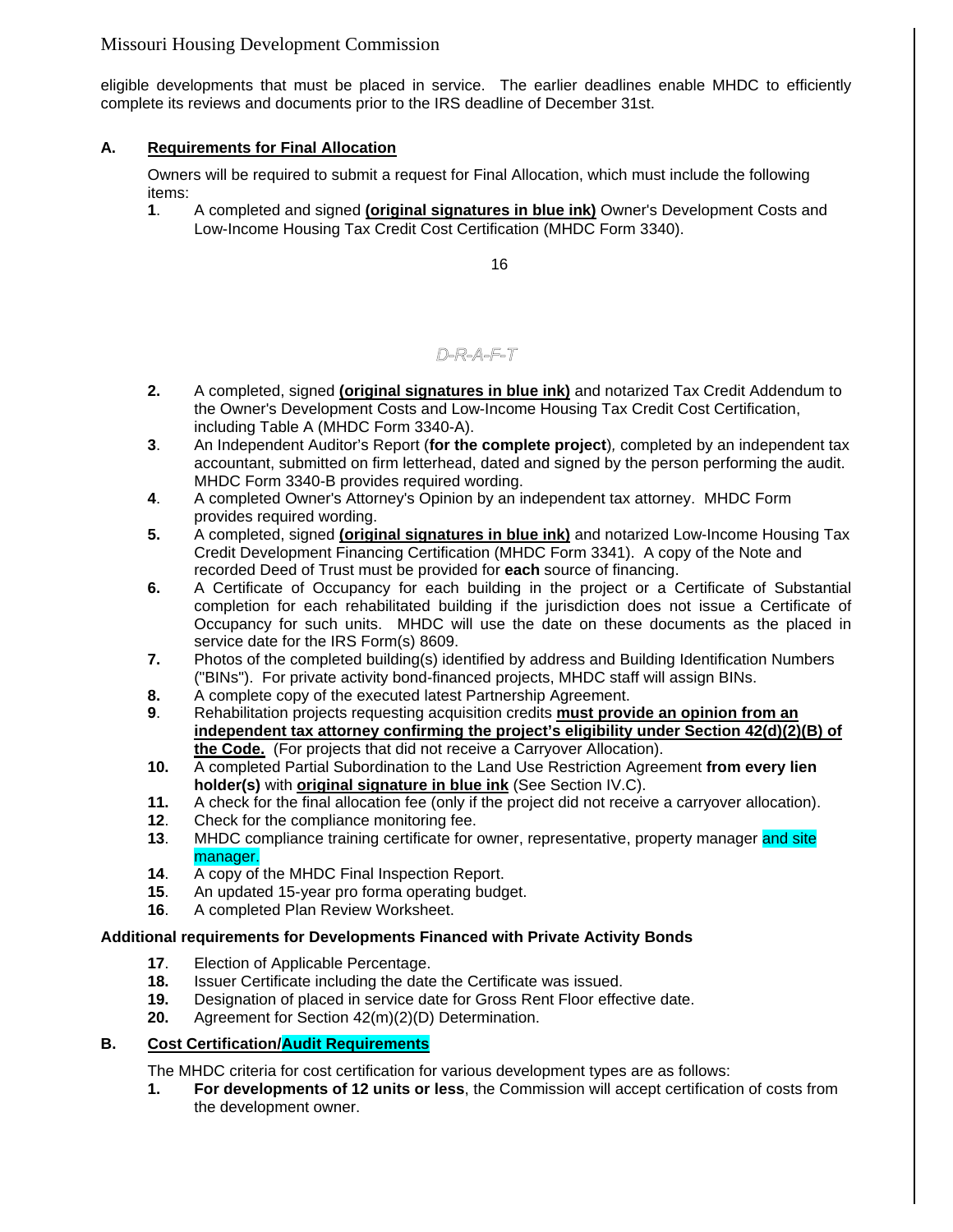- **2. For developments of 13 units or more**, owners must submit a cost certification, supported by an Audit Report of an independent Certified Public Accountant. Such Audit Report will be prepared in accordance with generally accepted auditing standards and MHDC Guidelines.
- **3. For Rural Development projects**, the cost certification accepted by Rural Development must be submitted.
- **4. For developments of 13 units or more**, owners must yearly submit an annual audited operating statement.

### **C. Land Use Restriction Agreement**

Section  $42(h)(6)$  of the Code requires that a development be subject to "an extended low-income housing commitment". The Commission complies with these requirements by the execution and recording of a Land Use Restriction Agreement (the "LURA") at the time the development is placed in service. The LURA sets forth, as covenants running with the land for a minimum of thirty (30) years (or additional years if the development owner has committed to a longer use period), the low-income unit set-asides, the percentages

**17**

## $D-R-A-F-T$

of median income to be served, the special housing needs units committed to (if any), and any other such requirements as MHDC may apply based on the allocation plan.

The development owner will be required to have all lien holders of a development complete and sign a "Partial Subordination to the Land Use Restriction Agreement". Section 42(h)(6)(E)(ii) of the Code requires that even in the event of foreclosure, deed in lieu of foreclosure or unwillingness to maintain the low-income status of the project, that for a period of 3 years the following is not permitted: (i) The eviction or the termination of tenancy (other than for good cause) of an existing tenant of any low-income unit; or (ii) The gross rent can not be increased for any low-income unit. The Partial Subordination to the Land Use Restriction Agreement will require all lien holders to honor those provisions of the LURA.

### **D. Issuance of IRS Form 8609**

IRS Form 8609(s) will not be issued by MHDC until the following conditions have been met **(no exceptions will be made):**

- **1**. Each building in the project (all buildings) is a qualified low-income building as defined by Section 42 of the Code. MHDC will not issue 8609(s) for any portion of an incomplete development.
- **2.** The owner and the development are in compliance with the terms of the LURA.
- **3.** The owner has provided, in a format provided by MHDC, a completed final application package (for the complete development).
- **4.** The owner has provided a copy of the latest executed partnership or operating agreement.
- **5.** The owner has paid the final allocation fee (if applicable) and the compliance monitoring fee.
- **6.** The owner representative and the management agent have successfully completed a compliance training session conducted or approved by MHDC.
- **7.** MHDC has completed its final inspection of the property.
- **8.** MHDC has made its final determination of the credit amount and its final determination pursuant to Section 42(m)(2) of the Code.

### **V. DEVELOPMENTS FINANCED WITH TAX-EXEMPT BONDS**

Tax-exempt private activity bond financed developments are eligible for federal and state tax credits without competing for an award from MHDC's annual housing credit ceiling. That is the only requirement of this plan that does not apply. Unless otherwise stated, these developments must comply with all other provisions of this Plan.

Under Section 42(h)(4) of the Code, developments financed with tax-exempt bonds may be entitled to the 4% tax credits outside the federal housing credit ceiling. The bonds must have received an allocation of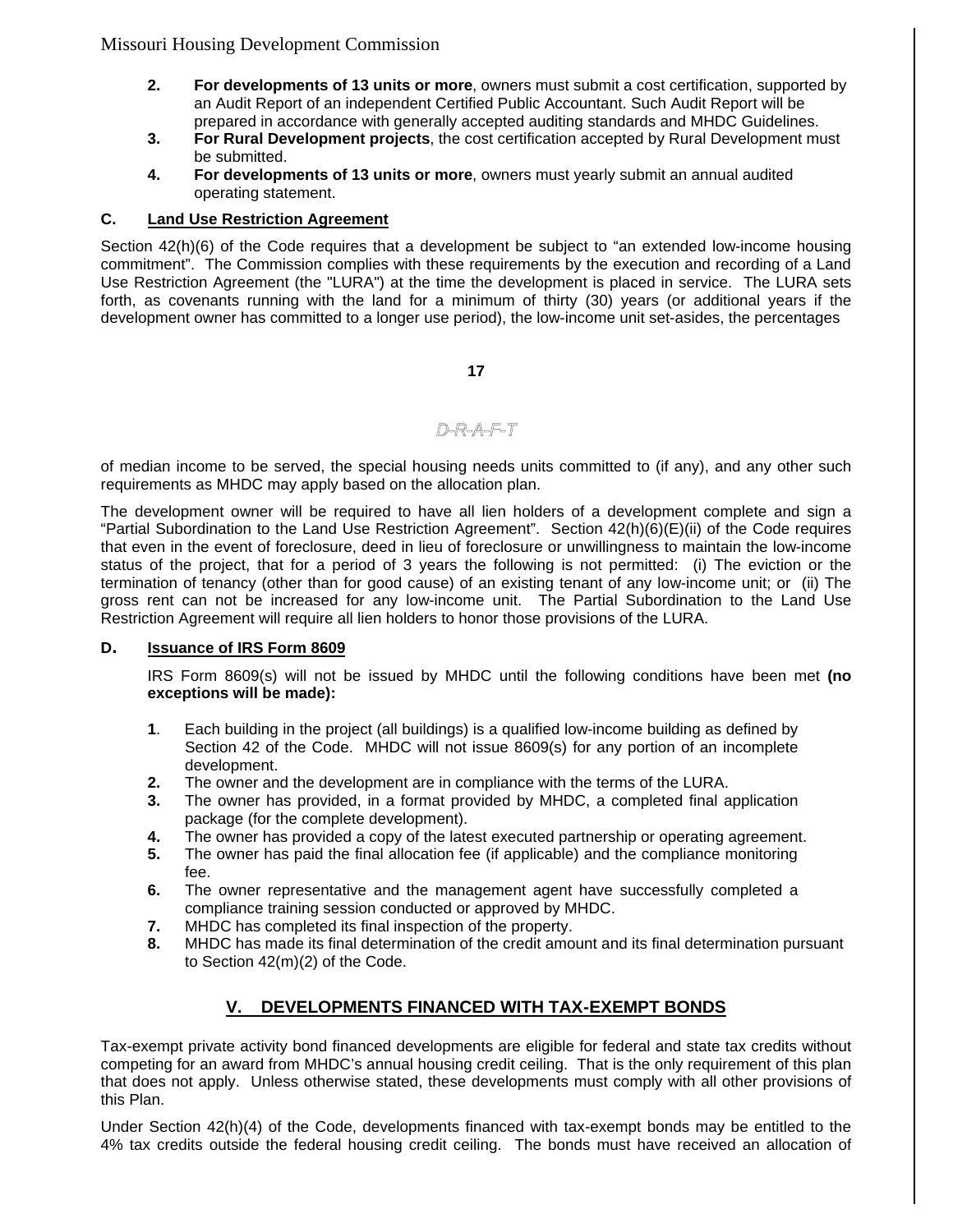private activity bond cap pursuant to Section 146 of the Code, and principal payments on the bonds must be applied within a reasonable period to redeem the bonds. Tax credits are allowed for that portion of a development's eligible basis that is financed with the tax-exempt bonds. If 50% or more of a development's aggregate basis is so financed, the development is entitled to credits for up to the full amount of the qualified basis.

Developments financed with tax-exempt bonds are required by the Code to apply through the state credit agency for an allocation of tax credits and for a determination that the development satisfies the requirements of this Plan. The proposal does not have to compete in the competitive cycle, so Owners may submit an application at any time, but must meet all other requirements of the application process, including the Threshold requirements (See Section II.B).

The Owner must submit a request for LIHTCs to MHDC after the issuer of the bonds has approved an "inducement" for the development and after the development has been assured that private activity bond volume cap is available. If the development is seeking mortgage insurance through the Federal Housing Administration (FHA), or credit enhancement from another source, the Owner should submit the request to MHDC after the credit enhancer has approved a preliminary mortgage amount.

**18**

### D-R-A-F-T

MHDC is required by the Code to notify the Chief Executive Officer of the local jurisdiction where the proposed development will be located, of the tax credit application, and provide adequate opportunity for comment.

MHDC staff will review the application, determine whether the development is eligible and meets the requirements of this Plan, and make an initial determination of the development's tax credit amount.

For mixed-income developments financed with private activity bonds, when feasible and practicable, MHDC requires that Low-Income units be distributed proportionately throughout each building, and each floor of each building, of the development and throughout the bedroom/bath mix and type. Both market rate and low-income units must have the same design regarding unit amenities and square footage. Amenities include, but are not limited to, fireplaces, covered parking, in-unit washer/dryers, etc.

If the development loan will be FHA-insured, MHDC will complete a HUD-required subsidy-layering review to assure that the development complies with HUD guidelines pursuant to Sec. 911 of the 1992 Housing and Community Development Act.

MHDC will provide the Owner and the bond issuer with a letter confirming that the development satisfies the requirements of the Plan and stating the preliminary amount of tax credits. At this time, MHDC will request that the issuer confirm MHDC's determination of the tax credit amount, as required by the Code.

In the year in which the development is placed in service, the Owner must request a final allocation of credits. MHDC will provide an application package for final allocation requests. All allocation requests must be submitted by December 10th in order to permit timely review and preparation of documents.

Developments receiving credits in accordance with this section are required to follow the same final allocation application process as described herein and to enter into a LURA which will govern the low-income use and any other Plan requirements.

### **Vl. OWNER ELECTIONS**

### **A. Applicable Credit Percentage for Federal Credits**

The applicable percentage (except for developments financed with tax exempt bonds) may be "locked in" at two points during the allocation process, (i) the month in which such building is placed in service, or (ii) at the election of the taxpayer, at the time of a carryover allocation. The Commission's Carryover Allocation Agreement provides a space for such election.

For developments financed with tax-exempt bonds, the applicable credit percentage is established at either, (i) the month in which the building is placed in service, or (ii) at the owner's election, the month in which the bonds are issued. If the latter is desired, the Election Statement (form provided by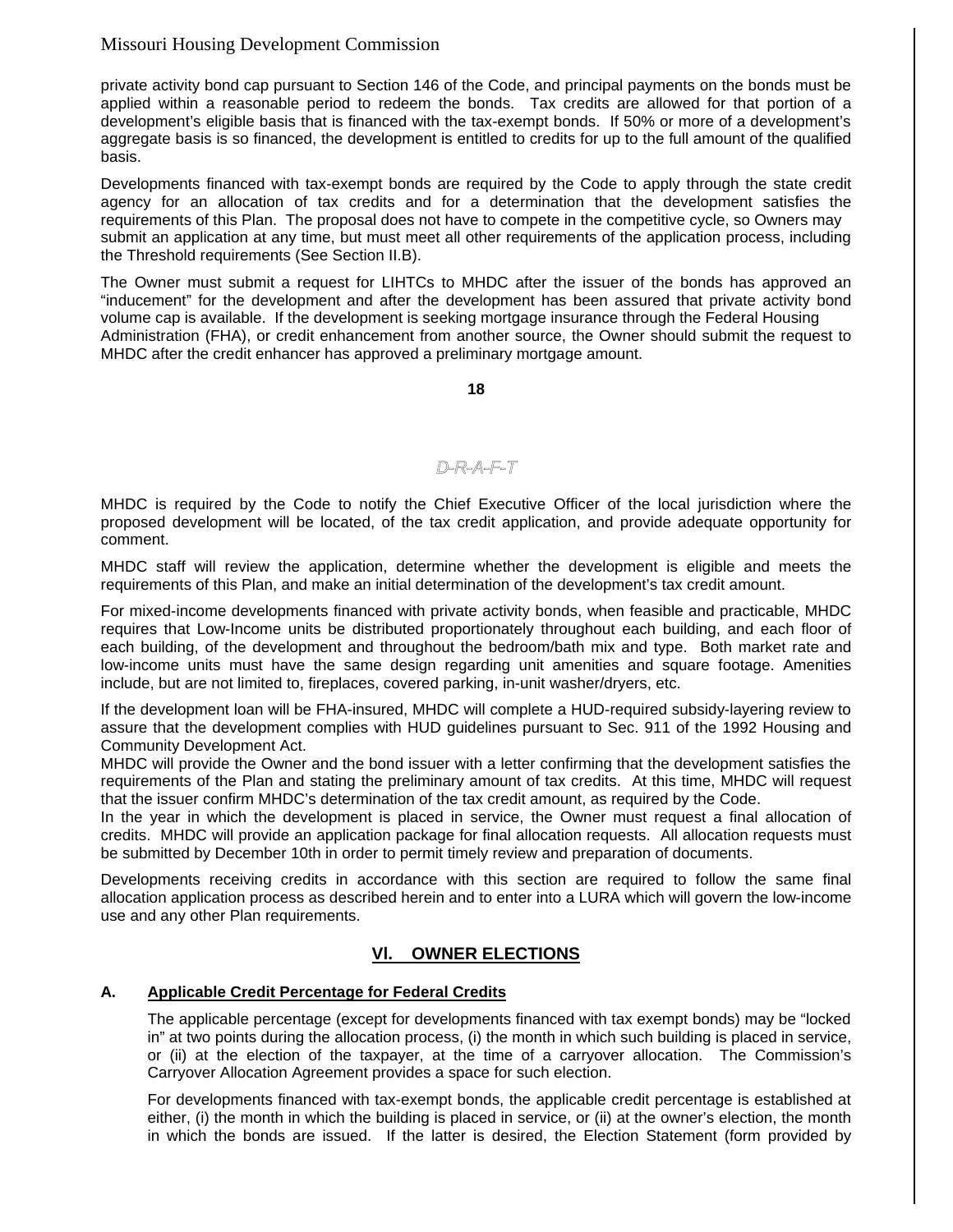MHDC as exhibit to the Letter of Determination) must be signed by the owner, notarized and submitted to MHDC before the close of the fifth calendar day following the month in which the bonds are issued.

### **B. Gross Rent Floor**

Section 42(g)(2)(A) of the Code provides that a Low-Income unit is "rent restricted if the gross rent for such unit does not exceed 30% of the imputed income limitations applicable to the unit. Under Revenue Procedure 94-57, the effective date of the income limitation used to establish the gross rent floor is the time the Commission initially allocates a housing credit dollar amount to the development (that is, the date of a carryover allocation, or if no carryover allocation is made, the date of final allocation) unless the Owner designates a building's placed in service date as the effective date for the gross rent floor. Such designation must be made by advising the Commission in writing no later than the placed in service date. The Carryover Allocation Agreement provides a space for such designation. The effective date used for the determination of the gross rent floor for developments not seeking a carryover allocation will be the date of final allocation, which normally follows the placed in service date.

For Developments financed with tax-exempt bonds, the effective date of the income limitation used to establish the gross rent floor is the date the Commission issues a Letter of Determination for the building, unless the Owner designates a building's placed in service date as the effective date for the

**19**

### D-R-A-F-T

gross rent floor. Such designation must be made by advising the Commission in writing no later than the placed in service date.

The gross rent floor election does not replace the MHDC requirement that the initial monthly rents shall not exceed those MHDC approved rents as reflected on the MHDC Form 2013 attached to the Reservation, Carryover and Final Allocation letter. Any increase in the annual rents must be approved by MHDC.

### **C. Credit Period**

Section 42(f)(1) of the Code defines the credit period for federal tax credits as the ten (10) taxable years beginning with (i) the taxable year in which the building is placed-in-service, or (ii) at the election of the taxpayer, the succeeding taxable year. The state credit mirrors the federal credit requirements. If a qualified development is comprised of more than one building, the development shall be deemed to be placed in service in the taxable year during which the last building of the qualified development is placed in service.

### **Vll. USE OF HOME or NAHASDA FUNDS**

The HOME Investment Partnership Act (HOME) and the Native American Housing Assistance and Self-Determination Act (NAHASDA) can be a valuable source to assist in the development of affordable housing. HOME and NAHASDA are considered by Section 42 of the Code as "federal funds". Generally when these funds are used, they are provided to the development as either grants or low interest rate loans. A tax credit development **must** deduct the amount of a federal grant from the eligible basis. A low-interest rate loan of federal funds results in the development being classified as "federally subsidized" and, thus, ineligible for the 9% tax credit. However, Section 42(i)(2)(E)(i) of the Code provides that below-market loans, funded with HOME or NAHASDA dollars, will not result in a tax credit development being classified as "federally subsidized", **if** the Owner contractually commits to having at least 40 percent of **all** the residential units in **every** building occupied by individuals whose incomes are 50 percent or less of area median gross income. This commitment enables a development to therefore qualify for the nine-percent tax credit.

Developments combining below market HOME or NAHASDA loans and the nine-percent credit are not eligible for the increase in eligible basis permitted for developments located in "qualified census tracts" and "difficult development areas".

### **VIII. SUBSIDY LAYERING REVIEW**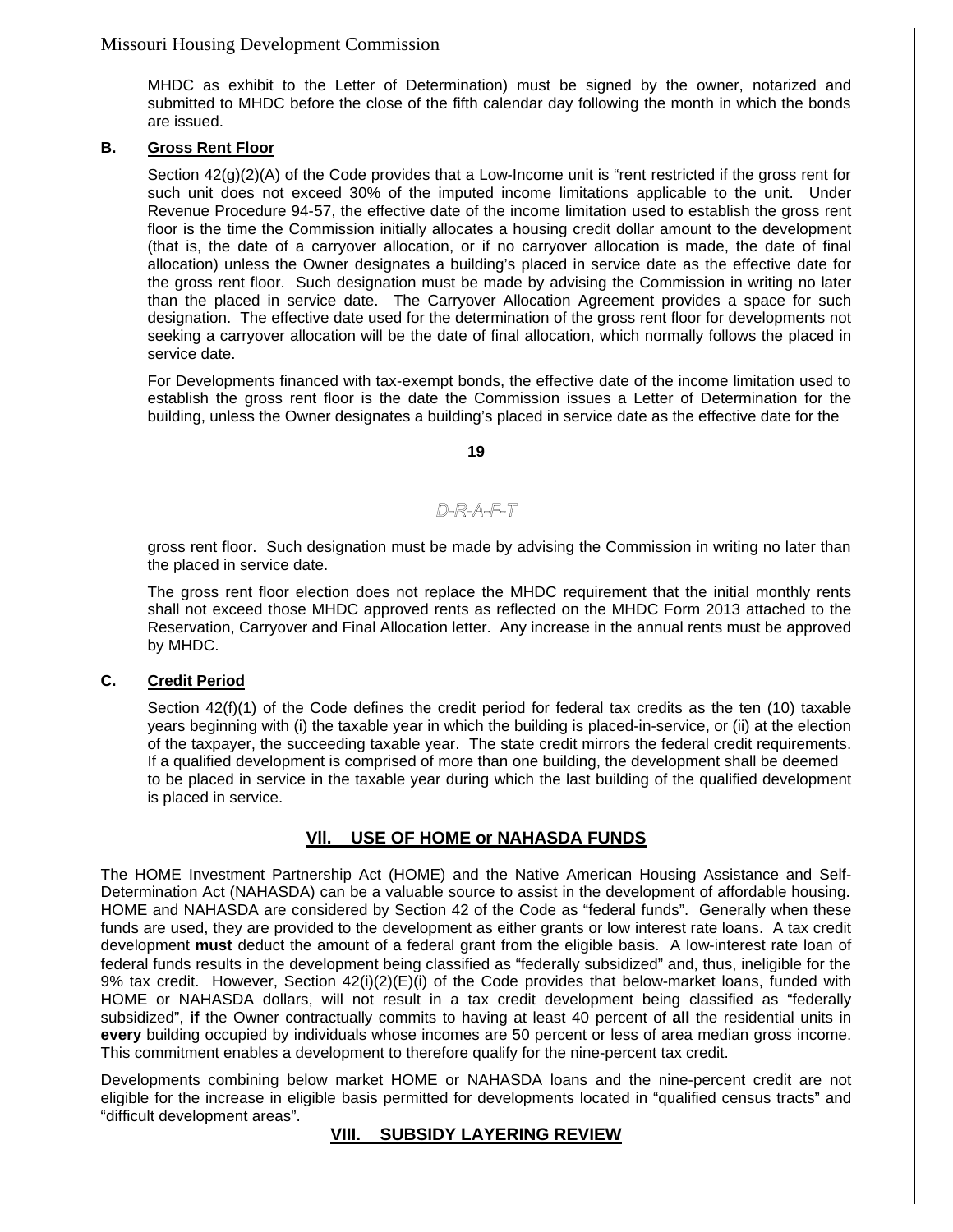Section 911 of the Housing and Community Development Act of 1992 and Section 102 of the Department of Housing and Urban Development Reform Act of 1989 have placed limitations on combining LIHTC with certain HUD and other federal programs. The limitations currently apply to a number of programs under the jurisdiction of the HUD Office of Housing, including but not limited to, Section 221(d)(3), 221(d)(4), 223(f) and 542(c) mortgage insurance, Flexible Subsidy, and project-based Section 8 assistance.

As part of a Memorandum of Understanding (MOU), dated May 8, 2000, between HUD and MHDC, developments combining federal Low Income Housing Tax Credits with these programs will be subject to a subsidy layering review by MHDC. The MOU requires that HUD and MHDC share information on the developer's disclosure of sources and uses of funds and on development costs for all developments financed with a combination of federal tax credits and HUD Housing assistance. This review is designed to ensure that such developments do not receive excessive federal assistance. The following standards will apply for those developments subject to subsidy layering review:

#### **A. Development Fee Standard**

MHDC may consider a developer's fee not to exceed 15%. Developer's fee and overhead, including any consultant fees, may not exceed 15% of the total replacement cost (Line 39 of MHDC 2013). For acquisition and substantial rehabilitation development, the developer's fee cannot exceed the sum of 8% of the acquisition cost plus 15% of the balance of the replacement costs. (See also Section II.B.18e.)

#### **B. Builder's Fee Standard**

**20**

### D-R-A-F-T

MHDC will allow a maximum of 8% builder's profit, 2% builder's overhead and 6% general requirements. These percentages relate to the construction contract amount only (lines 1through 6, Section G, MHDC form 2013), excluding overhead, general requirements and profit.

### **IX. FEES**

### **A**. **Application Fee**

An application fee of \$1,500 (\$750 for Non-profit developers applying under the 10% Non-Profit setside) is due when the Application is submitted. The fee is non-refundable and must be included with the application. Should a check be returned, for any reason, the application will be immediately rejected and returned to the applicant.

#### **B. Reservation Fee**

When the development has received conditional approval, a reservation fee of 3% of the approved annual federal tax credit amount must be paid prior to the issuance of the Reservation Letter. The fee amount is to be rounded up to the next whole dollar. The sponsor will have 30 days in which to pay the reservation fee. This fee is non-refundable and will not be adjusted if the final tax credit amount is reduced or the tax credits are returned or unused.

#### **C. Allocation Fee**

At the time of Allocation (either Carryover or 8609, whichever is achieved first) an Allocation Fee of 4% of the requested annual federal tax credit amount will be due. This amount must be submitted with the Carryover or 8609 application (whichever is submitted first). The fee amount is to be rounded up to the next whole dollar. This fee is non-refundable and will not be adjusted if the final tax credit amount is reduced, or the tax credits are returned or unused.

#### **D. Recording Charge**

A recording charge of \$120 is to accompany the executed LURA when it is returned to MHDC for recording.

### **E. Compliance Monitoring Fee**

A compliance monitoring fee will be assessed to cover the costs of the IRS-required compliance monitoring program. The fee is \$10 per low-income unit (including common units) multiplied by 15 years (the initial compliance period). This lump sum payment is to be included with the application for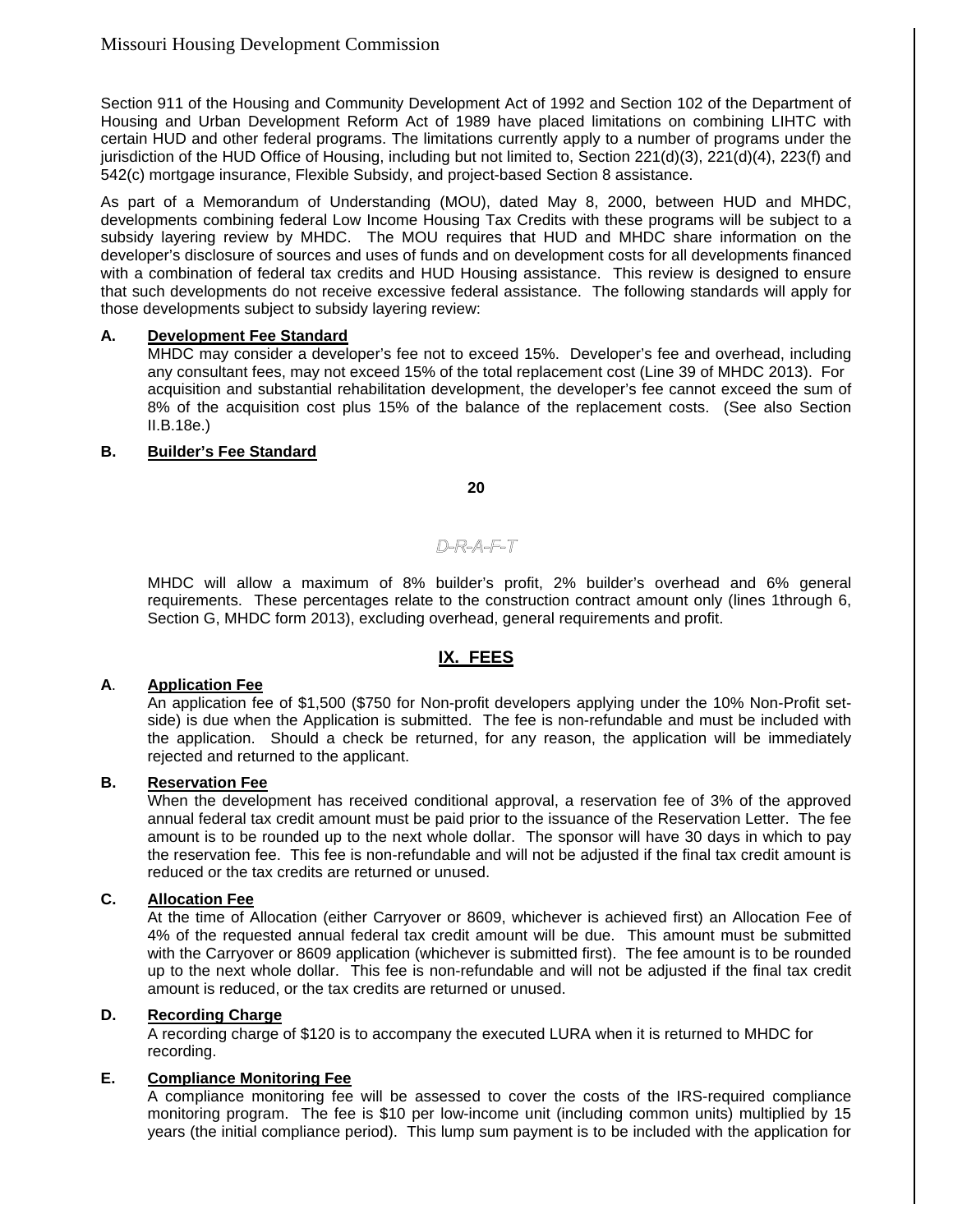8609(s). The 8609(s) will not be issued until the fee is paid in full. MHDC will not allow the compliance monitoring fee to be included in eligible basis.

### **F. Developments Financed with Tax Exempt Bonds**

Developments Financed with Tax Exempt Bonds and applying for the 4% credit will pay the same fees as reflected above. (The amounts and the schedule of payment apply to all LIHTC).

### **SECTION 42 COMPLIANCE MONITORING**

Section 42(m)(1)(B)(iii) of the Code mandates that state housing credit agencies monitor all placed in service tax credit developments for compliance with the provisions of Section 42 of the Code. The Code also mandates that the Internal Revenue Service be notified, by the state housing credit agency, of any instance of noncompliance. In addition, MHDC will monitor developments for compliance with The LURA provisions which contain any additional owner commitments made in the development selection process, e.g. additional low income units or an extended low-income use period. MHDC will make available to development Owners a Compliance Manual (Low-Income Housing Tax Credit Program Compliance Manual, Rev. No 4, April 14, 2003, as may be amended from time to time) explaining the LIHTC monitoring process in detail. All owner representatives and their management agent representatives will be required to successfully complete a compliance training session conducted or approved by MHDC prior to the release of IRS Form 8609 for federal tax credits or the Eligibility Statement for state tax credits.

**21**

# D-R-A-F-T

### **Xl. MISCELLANEOUS**

### **A. Status Reporting**

Developments receiving Reservations and Carryover Allocations will be required to provide monthly progress reports, in a format prescribed by MHDC. Information requested will be development specific and may include, but is not limited to, such items as zoning and other local development approvals, firm debt, equity and/or gap financing and construction progress toward development completion. Owners of developments that will not be placed in service in the year that the reservation is given may also be required to provide information regarding the Owner's ability to meet Code and MHDC requirements to obtain a carryover allocation.

#### **B**. **Changes to Development**

A reservation of tax credits is based upon information provided in each development application. Until a development is placed in service, any material changes to the development, such as changes in the site, scope, costs, ownership or design, as submitted in the application, will require written notification to and approval by MHDC. Changes in development characteristics, which were the basis, in whole or in part, of MHDC's decision to reserve credits, may result in a revocation of the reservation, or a reduction in the amount of the tax credit award.

#### **C. Transfers of Reservations and Carryover Allocations**

Reservations, Carryover Allocations and/or state tax credit allocations are non-transferable, except to an entity in which the transferring holder of the Reservation or Carryover Allocation is the general partner or controlling principal, without MHDC's prior written consent. Because all representations made with respect to the sponsor, its experience and previous participation are material to the evaluation made by MHDC, it is not expected that MHDC's consent will be granted for transfers to an unrelated entity unless a new application is submitted.

#### **D. Additional Credits**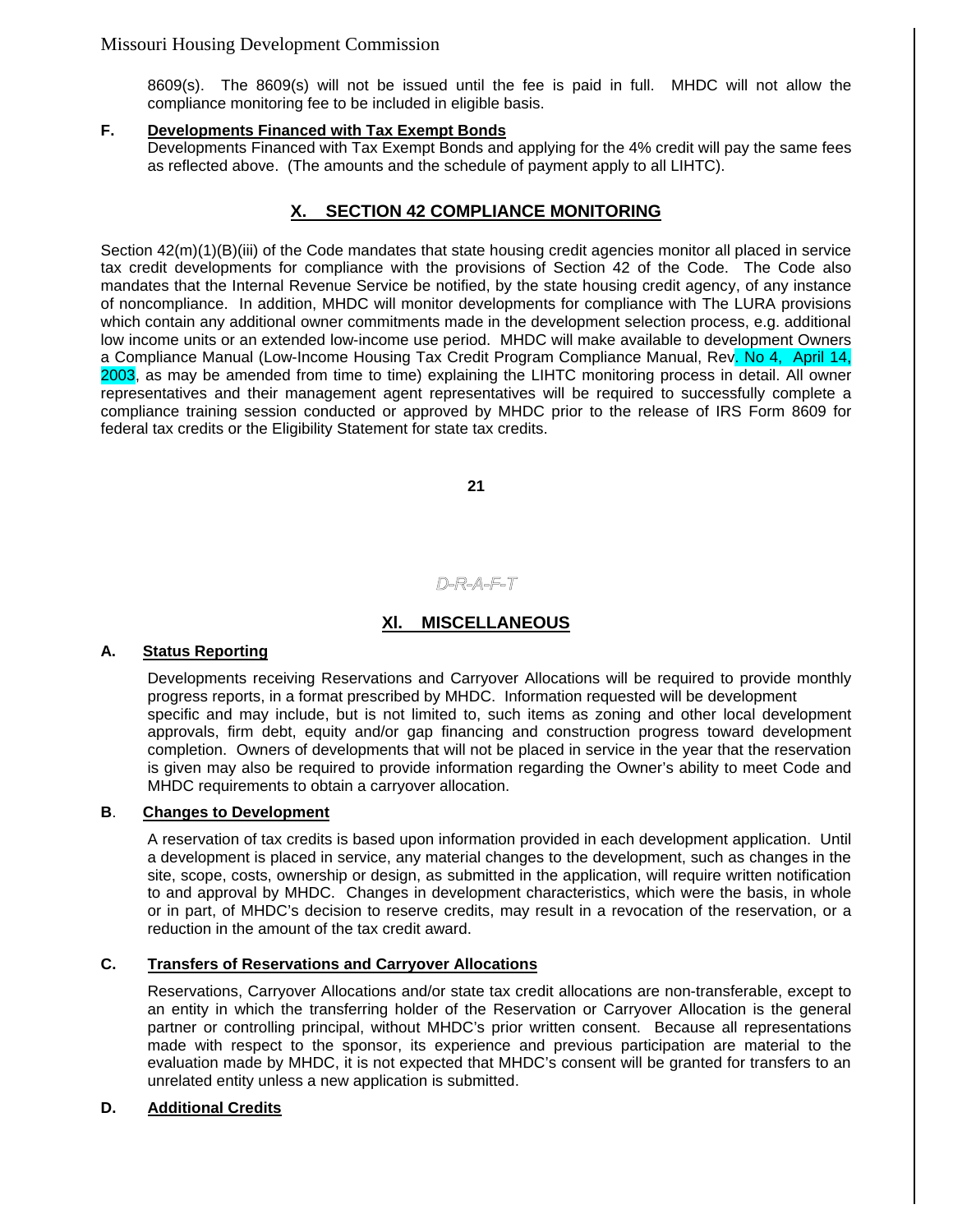Owners may apply for an increase in tax credit amounts in subsequent years if a development's eligible basis has increased. Additional credits may be awarded if:

- **1.** There are additional credits available.
- **2.** MHDC is satisfied that the additional amount is necessary for the financial feasibility and viability of the development; and
- **3**. The increased amount of credits does not exceed MHDC's maximum for credit awarded or cost reasonableness limits.

#### **E. Administration of Plan**

MHDC reserves the right to resolve all conflicts, inconsistencies or ambiguities, if any, in this Plan or which may arise in administering, operating or managing the reservation and allocation of federal and state tax credits or the State's Low-Income Housing Tax Credit program and the right, in its sole discretion, to modify or waive, on a case-by-case basis, any provision of this plan that is not required by the Code. All such resolutions or any such modifications or waivers are subject to written approval by the Executive Director and are available for review, as requested, by the general public.

### **F. Amendments to the Plan**

MHDC reserves the right to amend this Plan from time to time, pursuant to the Code, for any reason, including, without limitation:

- **1.** To reflect any changes, additions, deletions, interpretations, or other matters necessary to comply with the Code or regulations promulgated hereunder.
- **2.** To cure any ambiguity, supply any omission, or cure or correct any defect or inconsistent provision in this Plan.
- **3**. To insert such provisions clarifying matters or questions arising under this Plan as are necessary or desirable and are not contrary to or inconsistent with this Plan or the Code.
- **4.** As to state tax credit matters, to comply with the State Tax Relief Act.
- **5.** To facilitate the award of tax credits that would not otherwise be awarded.

**22**

# D-R-A-F-T

All such amendments shall be fully effective and incorporated herein upon the Commission's adoption of such amendments. **This Plan also may be amended as to substantive matters at any time following public notice and public hearing, and approval by the Commission**.

#### **G. MHDC Discretionary Authority**

MHDC reserves the right, in its sole discretion; to

- **1.** Carry forward a portion of the current year's housing credit ceiling for allocation in the next calendar year.
- **2.** Under certain conditions, issue a reservation for a portion of the next year's housing credit ceiling, and
- **3.** Under certain conditions, issue a binding commitment for some portion of the next year's housing credit ceiling.
- **4.** MHDC also reserves the right, in its sole discretion, to limit the number of developments in a specific market or geographic area.
- **5.** To award a reservation based on the amount of tax credits requested relative to the amount of funding available. This could result in awarding tax credits for a development that will fully utilize the amount available, while denying credit to a development which requested more credit than is available, without regard to location.
- **6.** MHDC reserves the right to fund fewer than the number of units proposed in an application.

Section  $42(m)(1)(A)(iv)$  of the Code requires MHDC to make available to the general public a written explanation for any exceptions made to the requirements of this Plan.

### **H. Other Conditions**

In making reservations or allocations, MHDC relies on information provided by or on behalf of the sponsor. MHDC's review of documents submitted in connection with the tax credit allocation process is for its own purposes. In making reservations or allocations, MHDC makes no representations to the